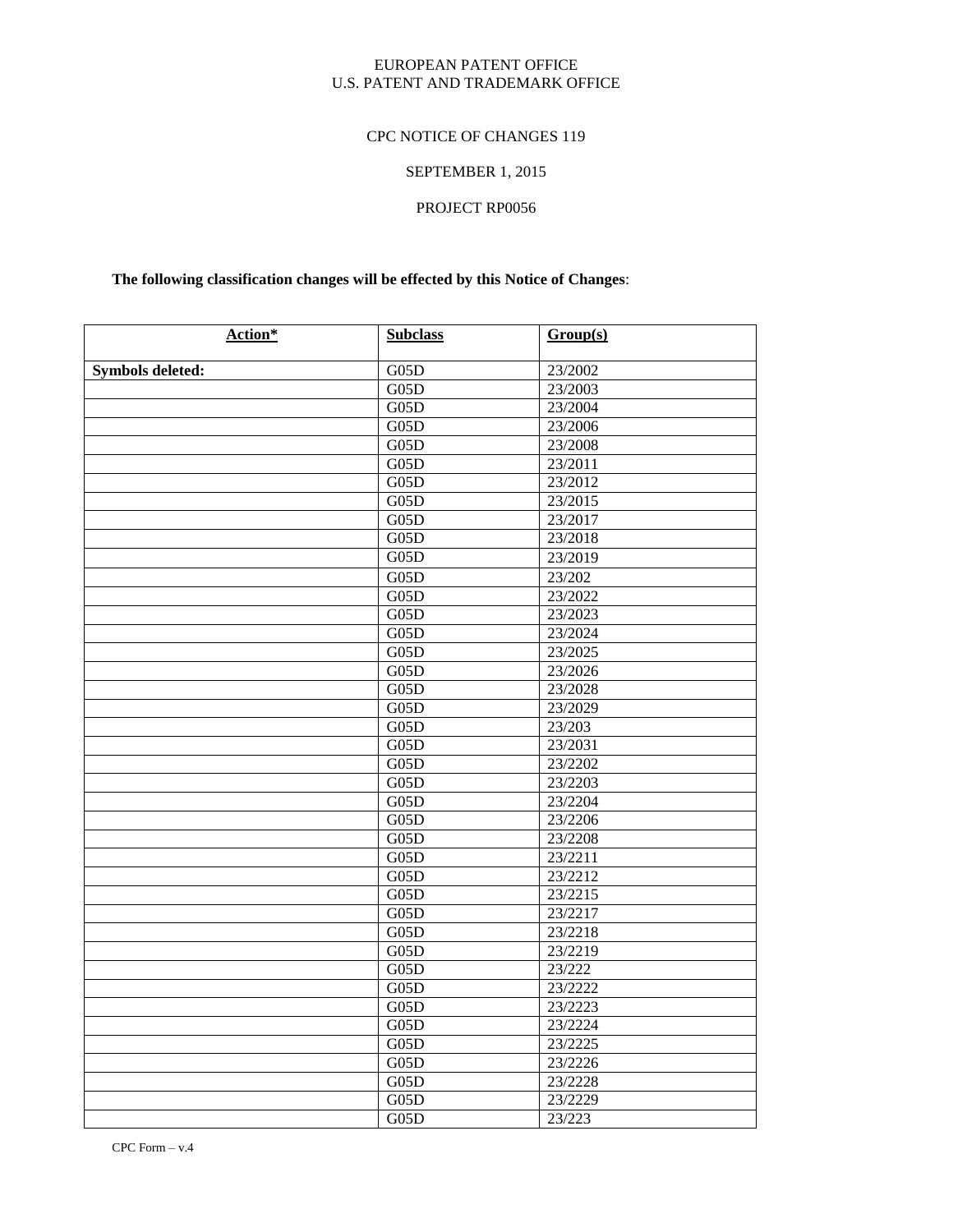# SEPTEMBER 1, 2015

| Action*                 | <b>Subclass</b> | Group(s) |
|-------------------------|-----------------|----------|
|                         |                 |          |
| <b>Symbols deleted:</b> | G05D            | 23/2231  |
|                         | G05D            | 23/2403  |
|                         | G05D            | 23/2405  |
|                         | G05D            | 23/2406  |
|                         | G05D            | 23/2408  |
|                         | G05D            | 23/241   |
|                         | G05D            | 23/2412  |
|                         | G05D            | 23/2413  |
|                         | G05D            | 23/2415  |
|                         | G05D            | 23/2417  |
|                         | G05D            | 23/2418  |
|                         | G05D            | 23/242   |
|                         | G05D            | 23/2422  |
|                         | G05D            | 23/2424  |
|                         | G05D            | 23/2425  |
|                         | G05D            | 23/2427  |
|                         | G05D            | 23/2429  |
|                         | G05D            | 23/243   |
|                         | G05D            | 23/2432  |
|                         | G05D            | 23/2434  |
|                         | G05D            | 23/2436  |
|                         | G05D            | 23/2437  |
|                         | G05D            | 23/2439  |
|                         | G05D            | 23/2441  |
|                         | G05D            | 23/2442  |
|                         | G05D            | 23/2444  |
|                         | G05D            | 23/2602  |
|                         | G05D            | 23/2605  |
|                         | G05D            | 23/2615  |
|                         | G05D            | 23/2616  |
|                         | G05D            | 23/2622  |
|                         | G05D            | 23/2623  |
|                         | G05D            | 23/2702  |
|                         | G05D            | 23/2705  |
|                         | G05D            | 23/2715  |
|                         | G05D            | 23/2716  |
|                         | G05D            | 23/2722  |
|                         | G05D            | 23/2723  |
|                         | G05D            | 23/27502 |
|                         | G05D            | 23/27503 |
|                         | G05D            | 23/27505 |
|                         | G05D            | 23/27506 |
|                         | G05D            | 23/27509 |
|                         | G05D            | 23/27511 |
|                         | G05D            | 23/27513 |
|                         | G05D            | 23/27516 |
|                         | G05D            | 23/27518 |
|                         | G05D            | 23/27519 |
|                         | G05D            | 23/2752  |
|                         | G05D            | 23/27522 |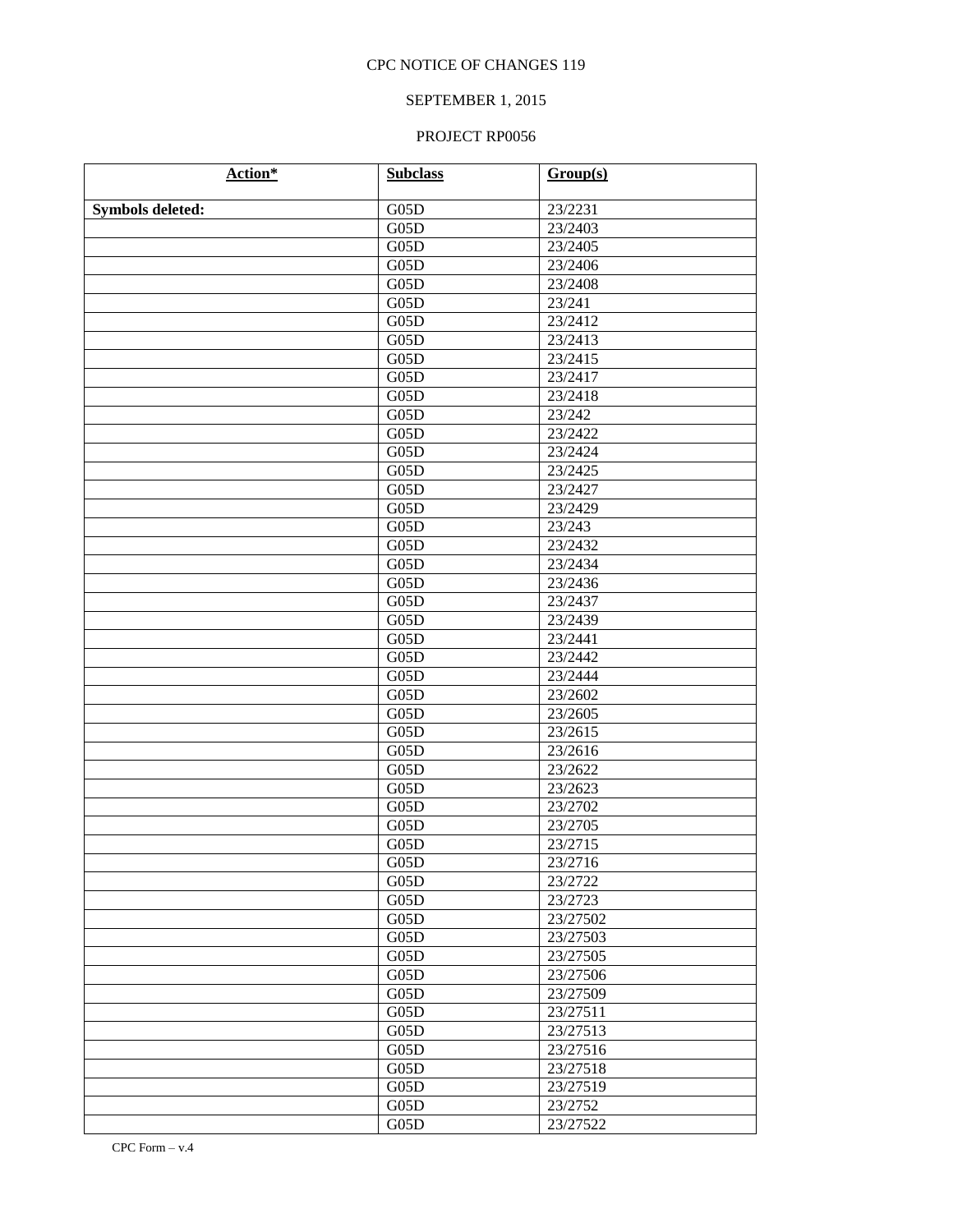### SEPTEMBER 1, 2015

#### PROJECT RP0056

| Action*                                         | <b>Subclass</b> | Group(s) |
|-------------------------------------------------|-----------------|----------|
| <b>Symbols deleted:</b>                         | G05D            | 23/27523 |
|                                                 | G05D            | 23/27524 |
|                                                 | G05D            | 23/27526 |
|                                                 | G05D            | 23/27527 |
|                                                 | G05D            | 23/27528 |
|                                                 | G05D            | 23/27529 |
|                                                 | G05D            | 23/27531 |
|                                                 | G05D            | 23/27532 |
|                                                 | G05D            | 23/27533 |
|                                                 |                 |          |
| <b>Scheme Note to be added:</b>                 | G05D            | 23/19    |
|                                                 |                 |          |
| <b>Modified Definition (no frozen (F)symbol</b> | G05D            | 23/00    |
| definitions should be deleted):                 |                 |          |

**No other subclasses/groups are impacted by this Notice of Changes.**

**This Notice of Changes includes the following** *[Check the ones included]:*

- 1. CLASSIFICATION SCHEME CHANGES
	- $\boxtimes$  A. New, Modified or Deleted Group(s)
	- B. New, Modified or Deleted Warning Notice(s)
	- $\boxtimes$  C. New, Modified or Deleted Note(s)
	- D. New, Modified or Deleted Guidance Heading(s)
- 2. DEFINITIONS (New or Modified) A. DEFINITIONS (Full definition template)
	- $\boxtimes$  B. DEFINITIONS (Definitions Quick Fix)
- 3.  $\boxtimes$  REVISION CONCORDANCE LIST (RCL)
- 4.  $\boxtimes$  CHANGES TO THE CPC-TO-IPC CONCORDANCE LIST (CICL)
- 5.  $\boxtimes$  CROSS-REFERENCE LIST (CRL)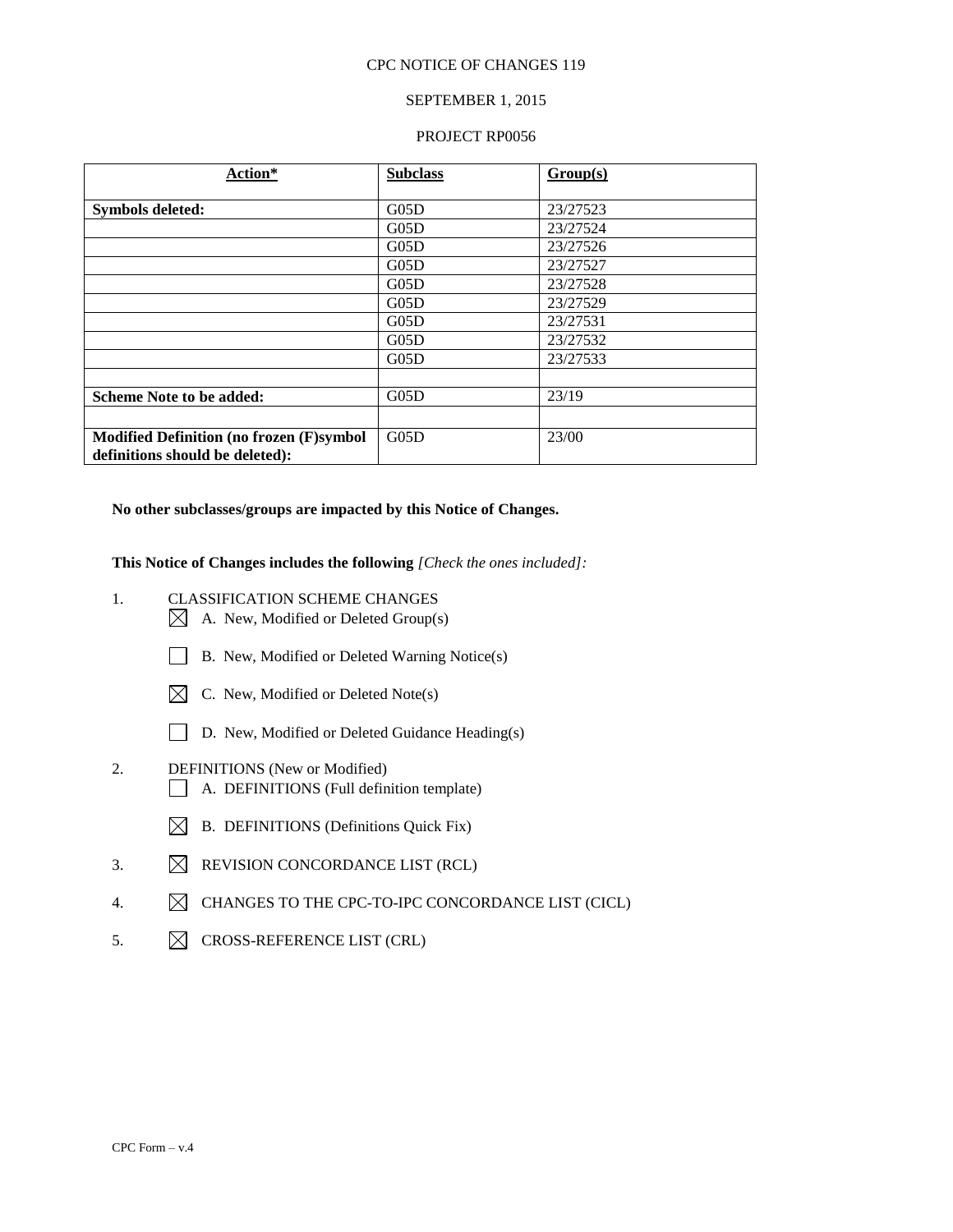# SEPTEMBER 1, 2015

## PROJECT RP0056

# 1. CLASSIFICATION SCHEME CHANGES

# A. New, Modified or Deleted Group(s)

# **SUBCLASS G05D – SYSTEMS FOR CONTROLLING OR REGULATING NON-ELECTRIC VARIABLES**

| Type* | <b>Symbol</b> | <b>Indent</b><br>Level   | <b>Title</b><br>(new or modified)                                    | Transferred to <sup>#</sup>                                                                            |
|-------|---------------|--------------------------|----------------------------------------------------------------------|--------------------------------------------------------------------------------------------------------|
|       |               | <b>Number</b><br>of dots | "CPC only" text should normally be<br>enclosed in {curly brackets}** |                                                                                                        |
|       |               | (e.g. 0, 1,<br>2)        |                                                                      |                                                                                                        |
| D     | G05D23/2002   | 3                        |                                                                      | <administrative to<br="" transfer="">G05D23/1902 and G05D23/20<br/>simultaneously&gt;</administrative> |
| D     | G05D23/2003   | $\overline{4}$           |                                                                      | <administrative to<br="" transfer="">G05D23/1904 and G05D23/20<br/>simultaneously</administrative>     |
| D     | G05D23/2004   | $\overline{4}$           |                                                                      | <administrative to<br="" transfer="">G05D23/1905 and G05D23/20<br/>simultaneously</administrative>     |
| D     | G05D23/2006   | 3                        |                                                                      | <administrative to<br="" transfer="">G05D23/1906 and G05D23/20<br/>simultaneously</administrative>     |
| D     | G05D23/2008   | $\overline{4}$           |                                                                      | <administrative to<br="" transfer="">G05D23/1909 and G05D23/20<br/>simultaneously</administrative>     |
| D     | G05D23/2011   | $\overline{4}$           |                                                                      | <administrative to<br="" transfer="">G05D23/1912 and G05D23/20<br/>simultaneously</administrative>     |
| D     | G05D23/2012   | $\overline{4}$           |                                                                      | <administrative to<br="" transfer="">G05D23/1913 and G05D23/20<br/>simultaneously</administrative>     |
| D     | G05D23/2015   | $\overline{3}$           |                                                                      | <administrative to<br="" transfer="">G05D23/1917 and G05D23/20<br/>simultaneously</administrative>     |
| D     | G05D23/2017   | $\overline{3}$           |                                                                      | <administrative to<br="" transfer="">G05D23/1919 and G05D23/20<br/>simultaneously</administrative>     |
| D     | G05D23/2018   | $\overline{4}$           |                                                                      | <administrative to<br="" transfer="">G05D23/192 and G05D23/20<br/>simultaneously</administrative>      |
| D     | G05D23/2019   | $\overline{4}$           |                                                                      | <administrative to<br="" transfer="">G05D23/1921 and G05D23/20<br/>simultaneously</administrative>     |
| D     | G05D23/202    | $\overline{4}$           |                                                                      | <administrative to<br="" transfer="">G05D23/1923 and G05D23/20<br/>simultaneously</administrative>     |
| D     | G05D23/2022   | $\overline{4}$           |                                                                      | <administrative to<br="" transfer="">G05D23/1924 and G05D23/20<br/>simultaneously</administrative>     |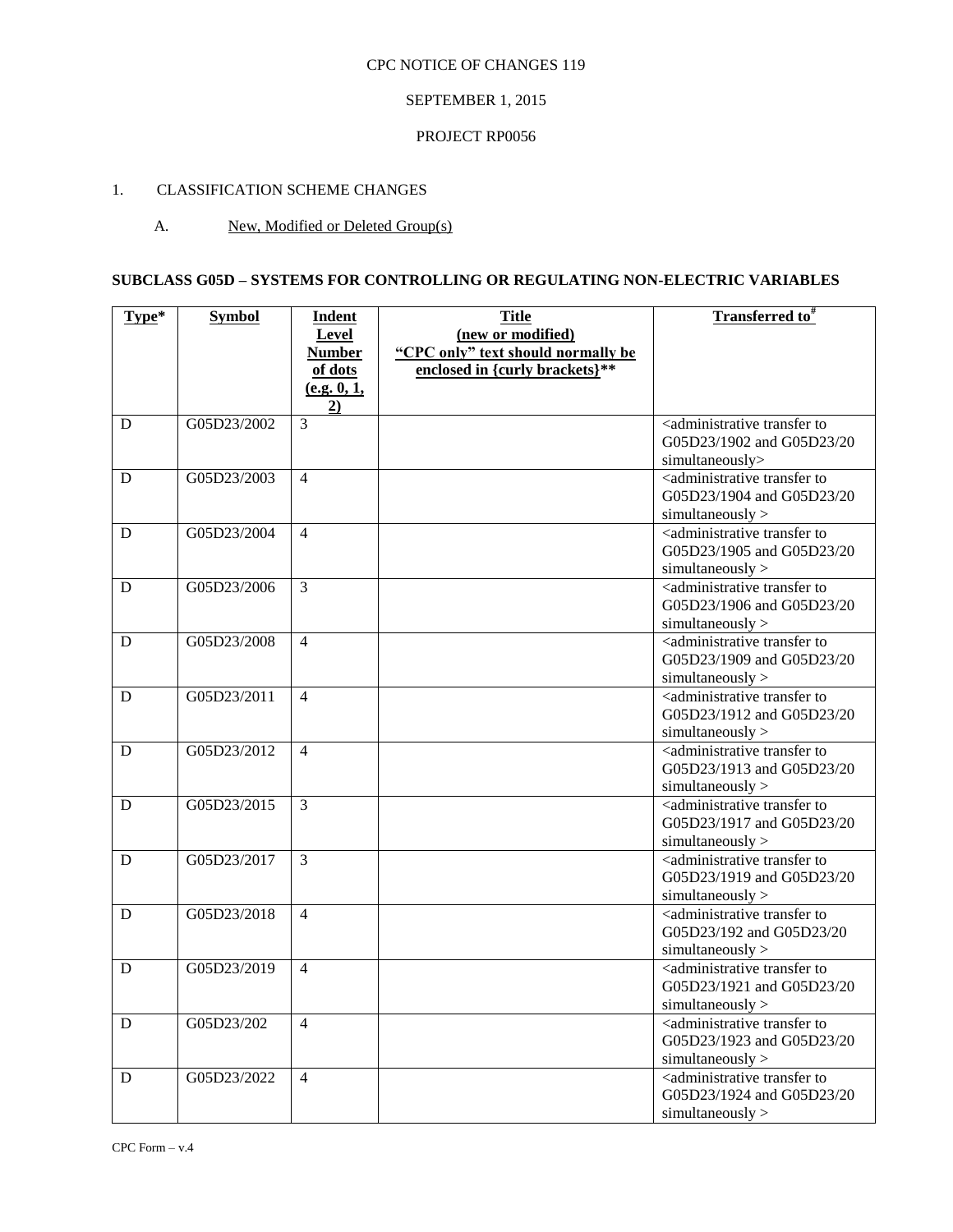# SEPTEMBER 1, 2015

| Type* | <b>Symbol</b> | <b>Indent</b>     | <b>Title</b>                       | Transferred to <sup>#</sup>                                                     |
|-------|---------------|-------------------|------------------------------------|---------------------------------------------------------------------------------|
|       |               | Level             | (new or modified)                  |                                                                                 |
|       |               | <b>Number</b>     | "CPC only" text should normally be |                                                                                 |
|       |               | of dots           | enclosed in {curly brackets}**     |                                                                                 |
|       |               | (e.g. 0, 1,<br>2) |                                    |                                                                                 |
| D     | G05D23/2023   | $\overline{3}$    |                                    | <administrative td="" to<="" transfer=""></administrative>                      |
|       |               |                   |                                    | G05D23/1925 and G05D23/20                                                       |
|       |               |                   |                                    | simultaneously                                                                  |
| D     | G05D23/2024   | $\overline{3}$    |                                    | <administrative td="" to<="" transfer=""></administrative>                      |
|       |               |                   |                                    | G05D23/1927 and G05D23/20                                                       |
|       |               |                   |                                    | simultaneously                                                                  |
| D     | G05D23/2025   | $\overline{4}$    |                                    | <administrative td="" to<="" transfer=""></administrative>                      |
|       |               |                   |                                    | G05D23/1928 and G05D23/20                                                       |
|       |               |                   |                                    | simultaneously                                                                  |
| D     | G05D23/2026   | $\overline{4}$    |                                    | <administrative td="" to<="" transfer=""></administrative>                      |
|       |               |                   |                                    | G05D23/193 and G05D23/20                                                        |
| D     | G05D23/2028   | 5                 |                                    | simultaneously<br><administrative td="" to<="" transfer=""></administrative>    |
|       |               |                   |                                    | G05D23/1931 and G05D23/20                                                       |
|       |               |                   |                                    | simultaneously                                                                  |
| D     | G05D23/2029   | $\overline{5}$    |                                    | <administrative td="" to<="" transfer=""></administrative>                      |
|       |               |                   |                                    | G05D23/1932 and G05D23/20                                                       |
|       |               |                   |                                    | simultaneously                                                                  |
| D     | G05D23/203    | 6                 |                                    | <administrative td="" to<="" transfer=""></administrative>                      |
|       |               |                   |                                    | G05D23/1934 and G05D23/20                                                       |
|       |               |                   |                                    | simultaneously                                                                  |
| D     | G05D23/2031   | 5                 |                                    | <administrative td="" to<="" transfer=""></administrative>                      |
|       |               |                   |                                    | G05D23/1935 and G05D23/20                                                       |
|       |               |                   |                                    | simultaneously                                                                  |
| D     | G05D23/2202   | $\overline{4}$    |                                    | <administrative td="" to<="" transfer=""></administrative>                      |
|       |               |                   |                                    | G05D23/1902 and G05D23/22                                                       |
|       |               |                   |                                    | simultaneously                                                                  |
| D     | G05D23/2203   | 5                 |                                    | <administrative td="" to<="" transfer=""></administrative>                      |
|       |               |                   |                                    | G05D23/1904 and G05D23/22                                                       |
|       |               |                   |                                    | simultaneously                                                                  |
| D     | G05D23/2204   | 5                 |                                    | <administrative td="" to<="" transfer=""></administrative>                      |
|       |               |                   |                                    | G05D23/1905 and G05D23/22                                                       |
|       |               |                   |                                    | sumultaneously                                                                  |
| D     | G05D23/2206   | $\overline{4}$    |                                    | <administrative to<br="" transfer="">G05D23/1906 and G05D23/22</administrative> |
|       |               |                   |                                    | simultaneously                                                                  |
| D     | G05D23/2208   | 5                 |                                    | <administrative td="" to<="" transfer=""></administrative>                      |
|       |               |                   |                                    | G05D23/1909 and G05D23/22                                                       |
|       |               |                   |                                    | simultaneously                                                                  |
| D     | G05D23/2211   | 5 <sup>5</sup>    |                                    | <administrative td="" to<="" transfer=""></administrative>                      |
|       |               |                   |                                    | G05D23/1912 and G05D23/22                                                       |
|       |               |                   |                                    | simultaneously                                                                  |
| D     | G05D23/2212   | $\overline{5}$    |                                    | <administrative td="" to<="" transfer=""></administrative>                      |
|       |               |                   |                                    | G05D23/1913 and G05D23/22                                                       |
|       |               |                   |                                    | simultaneously                                                                  |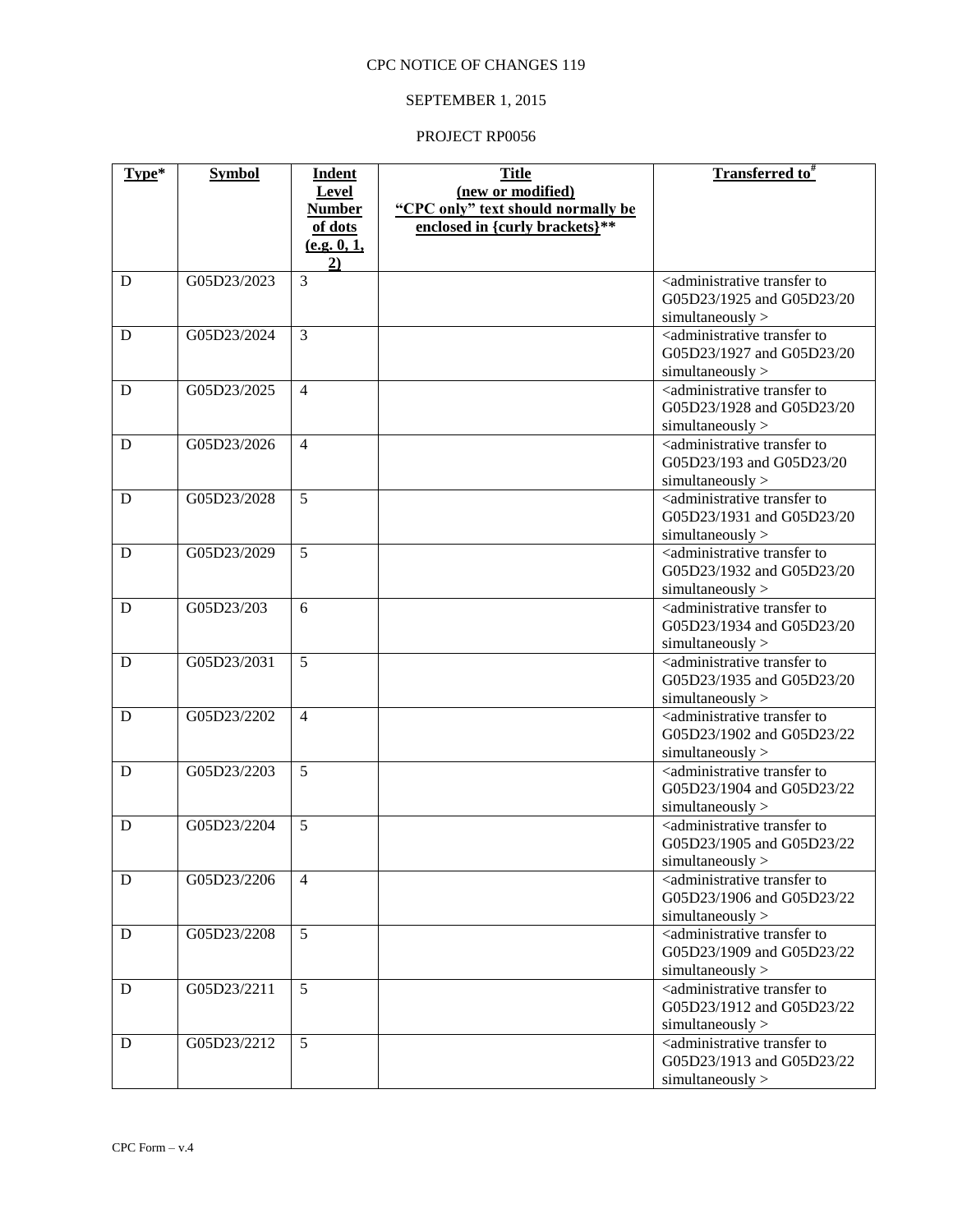# SEPTEMBER 1, 2015

| Type* | <b>Symbol</b> | <b>Indent</b>     | <b>Title</b>                       | Transferred to <sup>#</sup>                                                     |
|-------|---------------|-------------------|------------------------------------|---------------------------------------------------------------------------------|
|       |               | Level             | (new or modified)                  |                                                                                 |
|       |               | <b>Number</b>     | "CPC only" text should normally be |                                                                                 |
|       |               | of dots           | enclosed in {curly brackets}**     |                                                                                 |
|       |               | (e.g. 0, 1,<br>2) |                                    |                                                                                 |
| D     | G05D23/2215   | $\overline{4}$    |                                    | <administrative td="" to<="" transfer=""></administrative>                      |
|       |               |                   |                                    | G05D23/1917 and G05D23/22                                                       |
|       |               |                   |                                    | simultaneously                                                                  |
| D     | G05D23/2217   | $\overline{4}$    |                                    | <administrative td="" to<="" transfer=""></administrative>                      |
|       |               |                   |                                    | G05D23/1919 and G05D23/22                                                       |
|       |               |                   |                                    | simultaneously                                                                  |
| D     | G05D23/2218   | $\overline{5}$    |                                    | <administrative td="" to<="" transfer=""></administrative>                      |
|       |               |                   |                                    | G05D23/192 and G05D23/22                                                        |
|       |               |                   |                                    | simultaneously                                                                  |
| D     | G05D23/2219   | 5                 |                                    | <administrative td="" to<="" transfer=""></administrative>                      |
|       |               |                   |                                    | G05D23/1921 and G05D23/22                                                       |
| D     | G05D23/222    | 5                 |                                    | ><br><administrative td="" to<="" transfer=""></administrative>                 |
|       |               |                   |                                    | G05D23/1923 and G05D23/22                                                       |
|       |               |                   |                                    | simultaneously                                                                  |
| D     | G05D23/2222   | $\overline{5}$    |                                    | <administrative td="" to<="" transfer=""></administrative>                      |
|       |               |                   |                                    | G05D23/1924 and G05D23/22                                                       |
|       |               |                   |                                    | simultaneously                                                                  |
| D     | G05D23/2223   | $\overline{4}$    |                                    | <administrative td="" to<="" transfer=""></administrative>                      |
|       |               |                   |                                    | G05D23/1925 and G05D23/22                                                       |
|       |               |                   |                                    | simultaneously                                                                  |
| D     | G05D23/2224   | $\overline{4}$    |                                    | <administrative td="" to<="" transfer=""></administrative>                      |
|       |               |                   |                                    | G05D23/1927 and G05D23/22                                                       |
|       |               |                   |                                    | simultaneously                                                                  |
| D     | G05D23/2225   | $\overline{5}$    |                                    | <administrative td="" to<="" transfer=""></administrative>                      |
|       |               |                   |                                    | G05D23/1928 and G05D23/22                                                       |
|       |               |                   |                                    | simultaneously                                                                  |
| D     | G05D23/2226   | 5                 |                                    | <administrative td="" to<="" transfer=""></administrative>                      |
|       |               |                   |                                    | G05D23/193 and G05D23/22                                                        |
|       |               |                   |                                    | simultaneously                                                                  |
| D     | G05D23/2228   | 6                 |                                    | <administrative td="" to<="" transfer=""></administrative>                      |
|       |               |                   |                                    | G05D23/1931 and G05D23/22                                                       |
|       |               |                   |                                    | sumultaneously                                                                  |
| D     | G05D23/2229   | 6                 |                                    | <administrative to<br="" transfer="">G05D23/1932 and G05D23/22</administrative> |
|       |               |                   |                                    | simultaneously                                                                  |
| D     | G05D23/223    | $\overline{7}$    |                                    | <administrative td="" to<="" transfer=""></administrative>                      |
|       |               |                   |                                    | G05D23/1934 and G05D23/22                                                       |
|       |               |                   |                                    | simultaneously                                                                  |
| D     | G05D23/2231   | 6                 |                                    | <administrative td="" to<="" transfer=""></administrative>                      |
|       |               |                   |                                    | G05D23/1935 and G05D23/22                                                       |
|       |               |                   |                                    | simultaneously                                                                  |
| D     | G05D23/2403   | $\overline{4}$    |                                    | <administrative td="" to<="" transfer=""></administrative>                      |
|       |               |                   |                                    | G05D23/1902 and G05D23/24                                                       |
|       |               |                   |                                    | simultaneously                                                                  |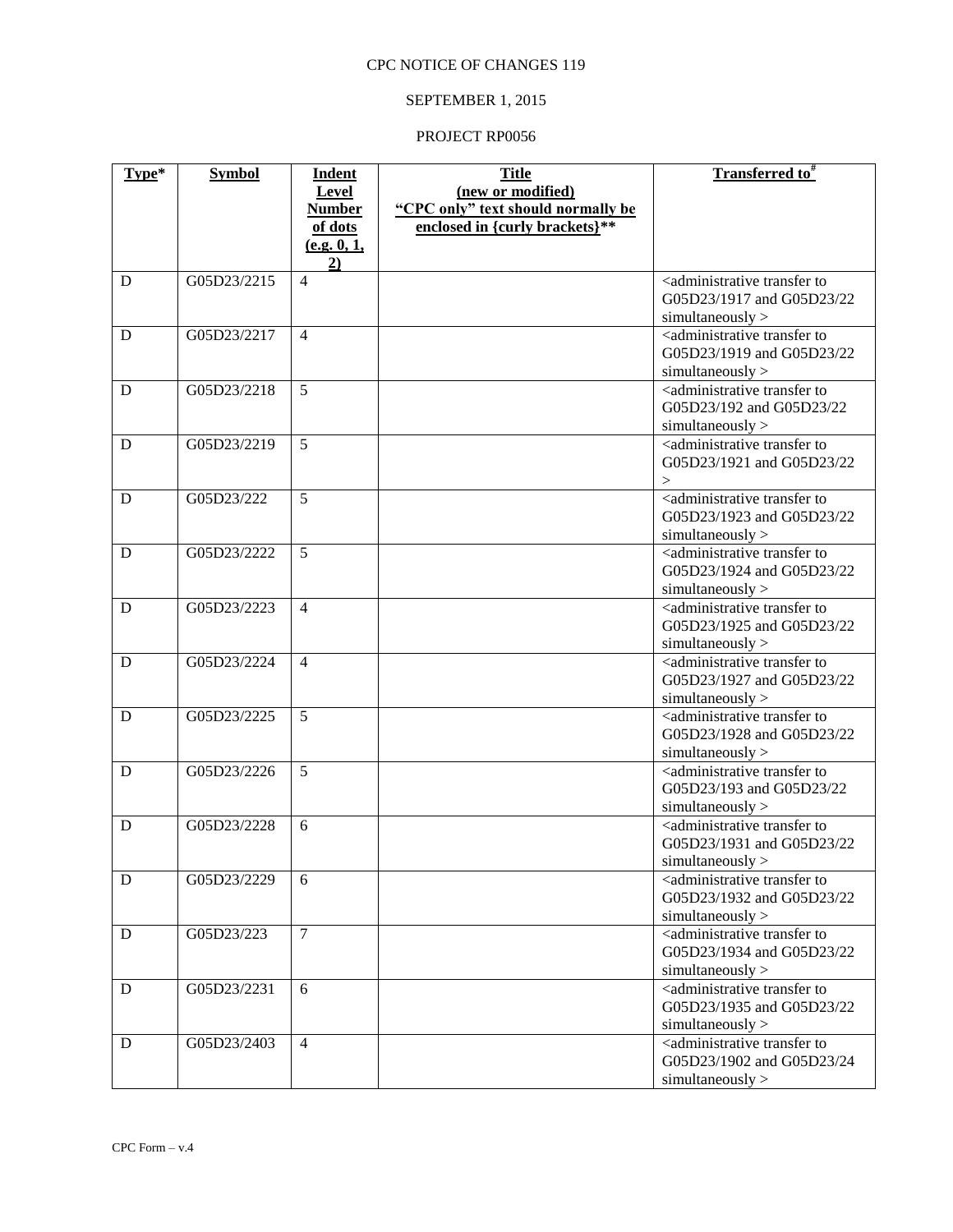# SEPTEMBER 1, 2015

| Type* | <b>Symbol</b> | <b>Indent</b><br>Level | <b>Title</b><br>(new or modified)  | Transferred to <sup>#</sup>                                                     |
|-------|---------------|------------------------|------------------------------------|---------------------------------------------------------------------------------|
|       |               | <b>Number</b>          | "CPC only" text should normally be |                                                                                 |
|       |               | of dots                | enclosed in {curly brackets}**     |                                                                                 |
|       |               | (e.g. 0, 1,<br>2)      |                                    |                                                                                 |
| D     | G05D23/2405   | 5                      |                                    | <administrative td="" to<="" transfer=""></administrative>                      |
|       |               |                        |                                    | G05D23/1904 and G05D23/24                                                       |
|       |               |                        |                                    | simultaneously                                                                  |
| D     | G05D23/2406   | 5                      |                                    | <administrative to<br="" transfer="">G05D23/1905 and G05D23/24</administrative> |
|       |               |                        |                                    | simultaneously                                                                  |
| D     | G05D23/2408   | $\overline{4}$         |                                    | <administrative td="" to<="" transfer=""></administrative>                      |
|       |               |                        |                                    | G05D23/1906 and G05D23/24                                                       |
|       |               |                        |                                    | simultaneously                                                                  |
| D     | G05D23/241    | 5                      |                                    | <administrative td="" to<="" transfer=""></administrative>                      |
|       |               |                        |                                    | G05D23/1906 and G05D23/24                                                       |
|       |               |                        |                                    | simultaneously                                                                  |
| D     | G05D23/2412   | 5                      |                                    | <administrative td="" to<="" transfer=""></administrative>                      |
|       |               |                        |                                    | G05D23/1909 and G05D23/24                                                       |
| D     | G05D23/2413   | 6                      |                                    | simultaneously<br><administrative td="" to<="" transfer=""></administrative>    |
|       |               |                        |                                    | G05D23/1909 and G05D23/24                                                       |
|       |               |                        |                                    | simultaneously                                                                  |
| D     | G05D23/2415   | $\overline{5}$         |                                    | <administrative td="" to<="" transfer=""></administrative>                      |
|       |               |                        |                                    | G05D23/1912 and G05D23/24                                                       |
|       |               |                        |                                    | simultaneously                                                                  |
| D     | G05D23/2417   | 5                      |                                    | <administrative td="" to<="" transfer=""></administrative>                      |
|       |               |                        |                                    | G05D23/1913 and G05D23/24                                                       |
|       |               |                        |                                    | simultaneously                                                                  |
| D     | G05D23/2418   | 6                      |                                    | <administrative to<br="" transfer="">G05D23/1913 and G05D23/24</administrative> |
|       |               |                        |                                    | simultaneously                                                                  |
| D     | G05D23/242    | 6                      |                                    | <administrative td="" to<="" transfer=""></administrative>                      |
|       |               |                        |                                    | G05D23/1913 and G05D23/24                                                       |
|       |               |                        |                                    | simultaneously                                                                  |
| D     | G05D23/2422   | $\overline{4}$         |                                    | <administrative td="" to<="" transfer=""></administrative>                      |
|       |               |                        |                                    | G05D23/1917 and G05D23/24                                                       |
|       |               |                        |                                    | simultaneously >                                                                |
| D     | G05D23/2424   | $\overline{4}$         |                                    | <administrative to<br="" transfer="">G05D23/1919 and G05D23/24</administrative> |
|       |               |                        |                                    | simultaneously                                                                  |
| D     | G05D23/2425   | 5 <sup>5</sup>         |                                    | <administrative td="" to<="" transfer=""></administrative>                      |
|       |               |                        |                                    | G05D23/192 and G05D23/24                                                        |
|       |               |                        |                                    | simultaneously                                                                  |
| D     | G05D23/2427   | 5                      |                                    | <administrative td="" to<="" transfer=""></administrative>                      |
|       |               |                        |                                    | G05D23/1921 and G05D23/24                                                       |
|       |               |                        |                                    | simultaneously                                                                  |
| D     | G05D23/2429   | 5 <sup>5</sup>         |                                    | <administrative td="" to<="" transfer=""></administrative>                      |
|       |               |                        |                                    | G05D23/1923 and G05D23/24<br>simultaneously                                     |
|       |               |                        |                                    |                                                                                 |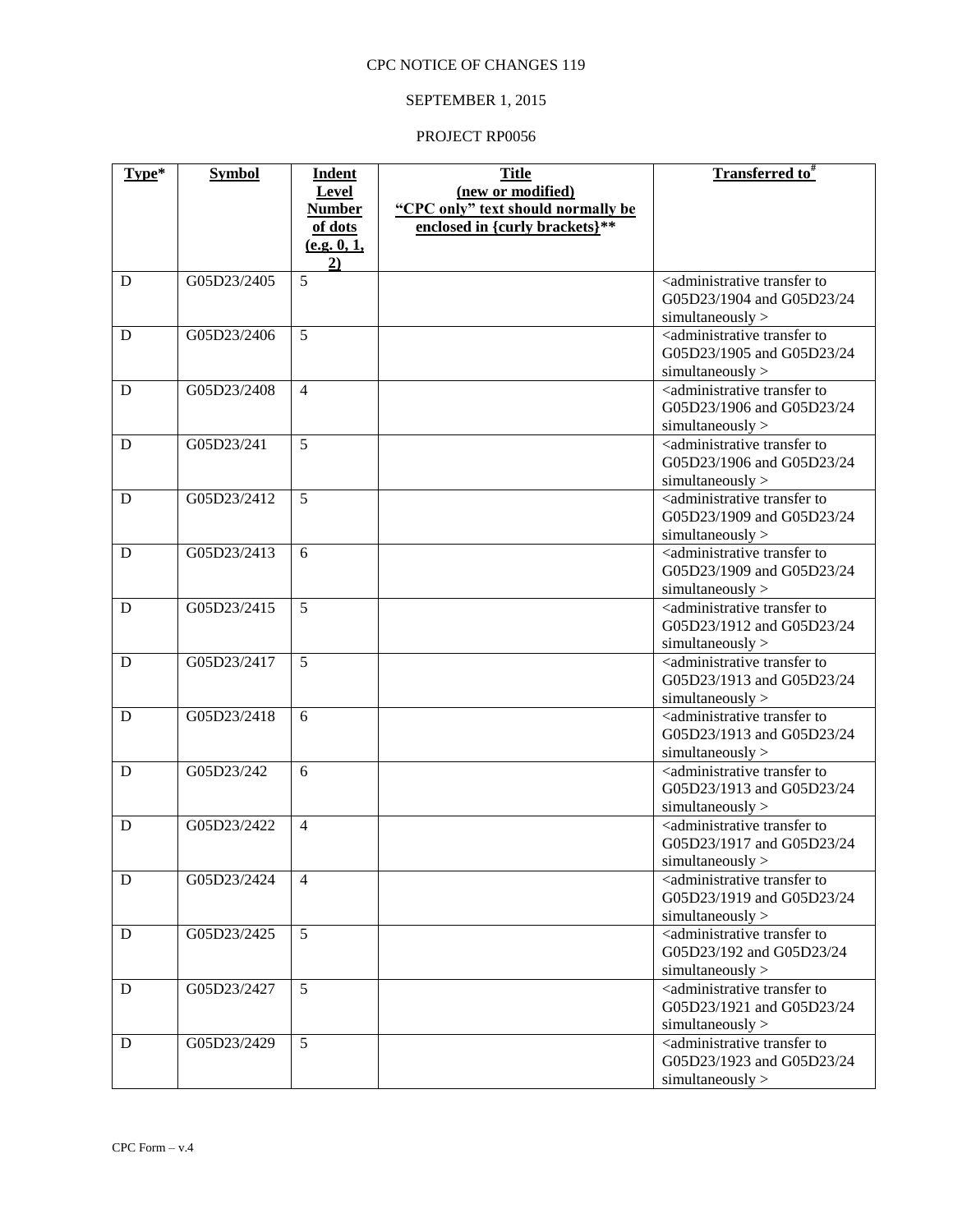# SEPTEMBER 1, 2015

| Type* | <b>Symbol</b> | <b>Indent</b>     | <b>Title</b>                       | Transferred to <sup>#</sup>                                                  |
|-------|---------------|-------------------|------------------------------------|------------------------------------------------------------------------------|
|       |               | Level             | (new or modified)                  |                                                                              |
|       |               | <b>Number</b>     | "CPC only" text should normally be |                                                                              |
|       |               | of dots           | enclosed in {curly brackets}**     |                                                                              |
|       |               | (e.g. 0, 1,<br>2) |                                    |                                                                              |
| D     | G05D23/243    | 5                 |                                    | <administrative td="" to<="" transfer=""></administrative>                   |
|       |               |                   |                                    | G05D23/1924 and G05D23/24                                                    |
|       |               |                   |                                    | simultaneously                                                               |
| D     | G05D23/2432   | $\overline{4}$    |                                    | <administrative td="" to<="" transfer=""></administrative>                   |
|       |               |                   |                                    | G05D23/1925 and G05D23/24                                                    |
|       |               |                   |                                    | simultaneously                                                               |
| D     | G05D23/2434   | $\overline{4}$    |                                    | <administrative td="" to<="" transfer=""></administrative>                   |
|       |               |                   |                                    | G05D23/1927 and G05D23/24                                                    |
|       | G05D23/2436   | 5                 |                                    | simultaneously<br><administrative td="" to<="" transfer=""></administrative> |
| D     |               |                   |                                    | G05D23/1928 and G05D23/24                                                    |
|       |               |                   |                                    | simultaneously                                                               |
| D     | G05D23/2437   | 5                 |                                    | <administrative td="" to<="" transfer=""></administrative>                   |
|       |               |                   |                                    | G05D23/193 and G05D23/24                                                     |
|       |               |                   |                                    | simultaneously                                                               |
| D     | G05D23/2439   | 6                 |                                    | <administrative td="" to<="" transfer=""></administrative>                   |
|       |               |                   |                                    | G05D23/1931 and G05D23/24                                                    |
|       |               |                   |                                    | simultaneously                                                               |
| D     | G05D23/2441   | 6                 |                                    | <administrative td="" to<="" transfer=""></administrative>                   |
|       |               |                   |                                    | G05D23/1932 and G05D23/24                                                    |
|       |               |                   |                                    | simultaneously                                                               |
| D     | G05D23/2442   | $\tau$            |                                    | <administrative td="" to<="" transfer=""></administrative>                   |
|       |               |                   |                                    | G05D23/1934 and G05D23/24                                                    |
|       |               |                   |                                    | simultaneously                                                               |
| D     | G05D23/2444   | 6                 |                                    | <administrative td="" to<="" transfer=""></administrative>                   |
|       |               |                   |                                    | G05D23/1935 and G05D23/24                                                    |
|       |               |                   |                                    | simultaneously                                                               |
| D     | G05D23/2602   | $\overline{4}$    |                                    | <administrative td="" to<="" transfer=""></administrative>                   |
|       |               |                   |                                    | G05D23/1902 and G05D23/26                                                    |
| D     | G05D23/2605   | $\overline{4}$    |                                    | simultaneously<br><administrative td="" to<="" transfer=""></administrative> |
|       |               |                   |                                    | G05D23/1906 and G05D23/26                                                    |
|       |               |                   |                                    | sumultaneously                                                               |
| D     | G05D23/2615   | $\overline{4}$    |                                    | <administrative td="" to<="" transfer=""></administrative>                   |
|       |               |                   |                                    | G05D23/1917 and G05D23/26                                                    |
|       |               |                   |                                    | simultaneously                                                               |
| D     | G05D23/2616   | $\overline{4}$    |                                    | <administrative td="" to<="" transfer=""></administrative>                   |
|       |               |                   |                                    | G05D23/1919 and G05D23/26                                                    |
|       |               |                   |                                    | simultaneously                                                               |
| D     | G05D23/2622   | $\overline{4}$    |                                    | <administrative td="" to<="" transfer=""></administrative>                   |
|       |               |                   |                                    | G05D23/1925 and G05D23/26                                                    |
|       |               |                   |                                    | simultaneously                                                               |
| D     | G05D23/2623   | $\overline{4}$    |                                    | <administrative td="" to<="" transfer=""></administrative>                   |
|       |               |                   |                                    | G05D23/1927 and G05D23/26                                                    |
|       |               |                   |                                    | simultaneously                                                               |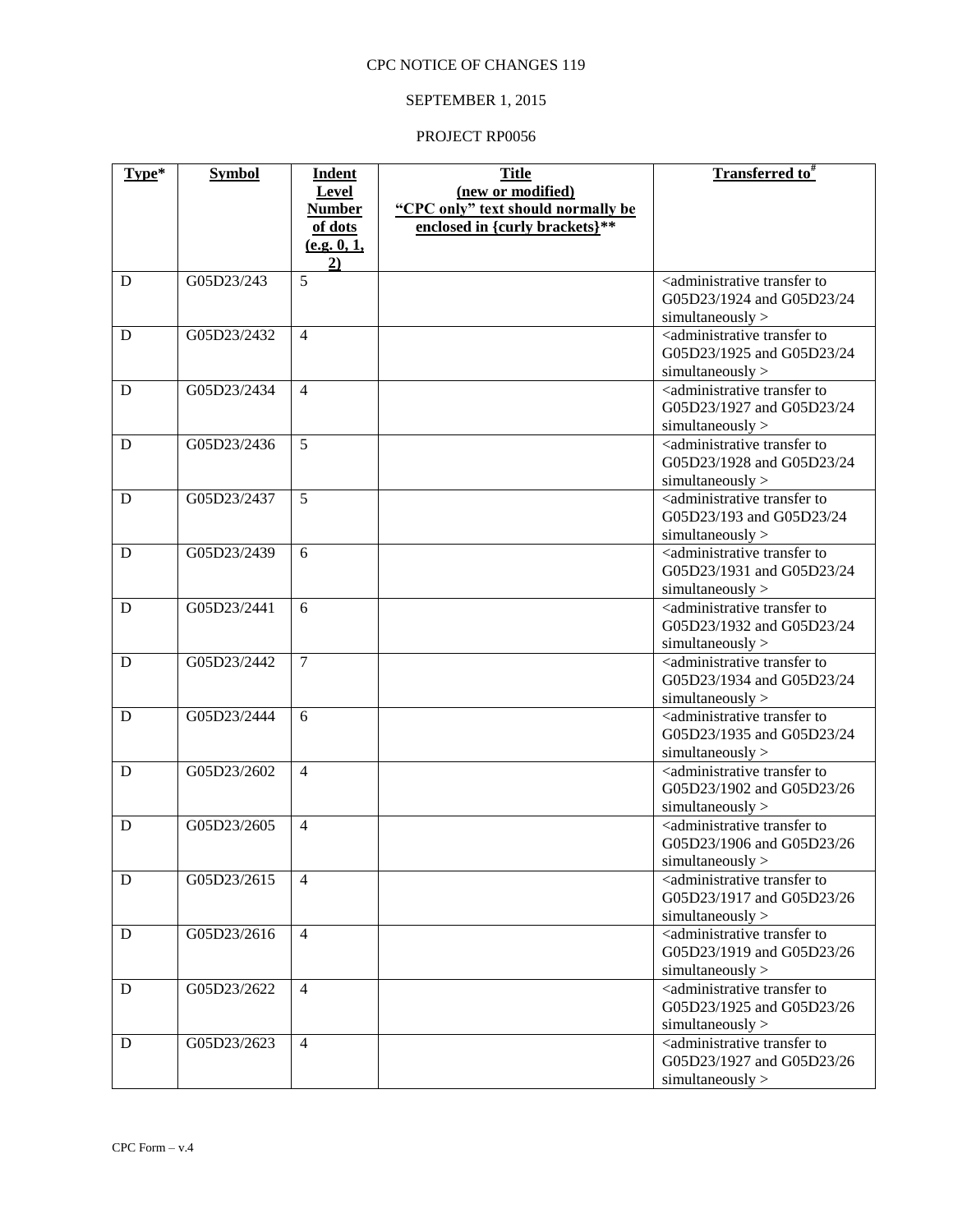# SEPTEMBER 1, 2015

| Type* | <b>Symbol</b> | <b>Indent</b>     | <b>Title</b>                       | Transferred to <sup>#</sup>                                                  |
|-------|---------------|-------------------|------------------------------------|------------------------------------------------------------------------------|
|       |               | Level             | (new or modified)                  |                                                                              |
|       |               | <b>Number</b>     | "CPC only" text should normally be |                                                                              |
|       |               | of dots           | enclosed in {curly brackets}**     |                                                                              |
|       |               | (e.g. 0, 1,<br>2) |                                    |                                                                              |
| D     | G05D23/2702   | $\overline{3}$    |                                    | <administrative td="" to<="" transfer=""></administrative>                   |
|       |               |                   |                                    | G05D23/1902 and G05D23/27                                                    |
|       |               |                   |                                    | simultaneously                                                               |
| D     | G05D23/2705   | $\overline{3}$    |                                    | <administrative td="" to<="" transfer=""></administrative>                   |
|       |               |                   |                                    | G05D23/1906 and G05D23/27                                                    |
|       |               |                   |                                    | simultaneously                                                               |
| D     | G05D23/2715   | $\overline{3}$    |                                    | <administrative td="" to<="" transfer=""></administrative>                   |
|       |               |                   |                                    | G05D23/1917 and G05D23/27                                                    |
|       | G05D23/2716   | 3                 |                                    | simultaneously<br><administrative td="" to<="" transfer=""></administrative> |
| D     |               |                   |                                    | G05D23/1919 and G05D23/27                                                    |
|       |               |                   |                                    | simultaneously                                                               |
| D     | G05D23/2722   | 3                 |                                    | <administrative td="" to<="" transfer=""></administrative>                   |
|       |               |                   |                                    | G05D23/1925 and G05D23/27                                                    |
|       |               |                   |                                    | simultaneously                                                               |
| D     | G05D23/2723   | $\overline{3}$    |                                    | <administrative td="" to<="" transfer=""></administrative>                   |
|       |               |                   |                                    | G05D23/1927 and G05D23/27                                                    |
|       |               |                   |                                    | simultaneously                                                               |
| D     | G05D23/27502  | 3                 |                                    | <administrative td="" to<="" transfer=""></administrative>                   |
|       |               |                   |                                    | G05D23/1902 and G05D23/275                                                   |
|       |               |                   |                                    | simultaneously                                                               |
| D     | G05D23/27503  | $\overline{4}$    |                                    | <administrative td="" to<="" transfer=""></administrative>                   |
|       |               |                   |                                    | G05D23/1904 and G05D23/275                                                   |
|       |               |                   |                                    | simultaneously                                                               |
| D     | G05D23/27505  | $\overline{4}$    |                                    | <administrative td="" to<="" transfer=""></administrative>                   |
|       |               |                   |                                    | G05D23/1905 and G05D23/275                                                   |
| D     | G05D23/27506  | 3                 |                                    | simultaneously<br><administrative td="" to<="" transfer=""></administrative> |
|       |               |                   |                                    | G05D23/1906 and G05D23/275                                                   |
|       |               |                   |                                    | simultaneously                                                               |
| D     | G05D23/27509  | $\overline{4}$    |                                    | <administrative td="" to<="" transfer=""></administrative>                   |
|       |               |                   |                                    | G05D23/1909 and G05D23/275                                                   |
|       |               |                   |                                    | simultaneously                                                               |
| D     | G05D23/27511  | $\overline{4}$    |                                    | <administrative td="" to<="" transfer=""></administrative>                   |
|       |               |                   |                                    | G05D23/1912 and G05D23/275                                                   |
|       |               |                   |                                    | simultaneously                                                               |
| D     | G05D23/27513  | $\overline{4}$    |                                    | <administrative td="" to<="" transfer=""></administrative>                   |
|       |               |                   |                                    | G05D23/1913 and G05D23/275                                                   |
|       |               |                   |                                    | simultaneously                                                               |
| D     | G05D23/27516  | $\overline{3}$    |                                    | <administrative td="" to<="" transfer=""></administrative>                   |
|       |               |                   |                                    | G05D23/1917 and G05D23/275                                                   |
| D     | G05D23/27518  | 3                 |                                    | simultaneously<br><administrative td="" to<="" transfer=""></administrative> |
|       |               |                   |                                    | G05D23/1919 and G05D23/275                                                   |
|       |               |                   |                                    | simultaneously                                                               |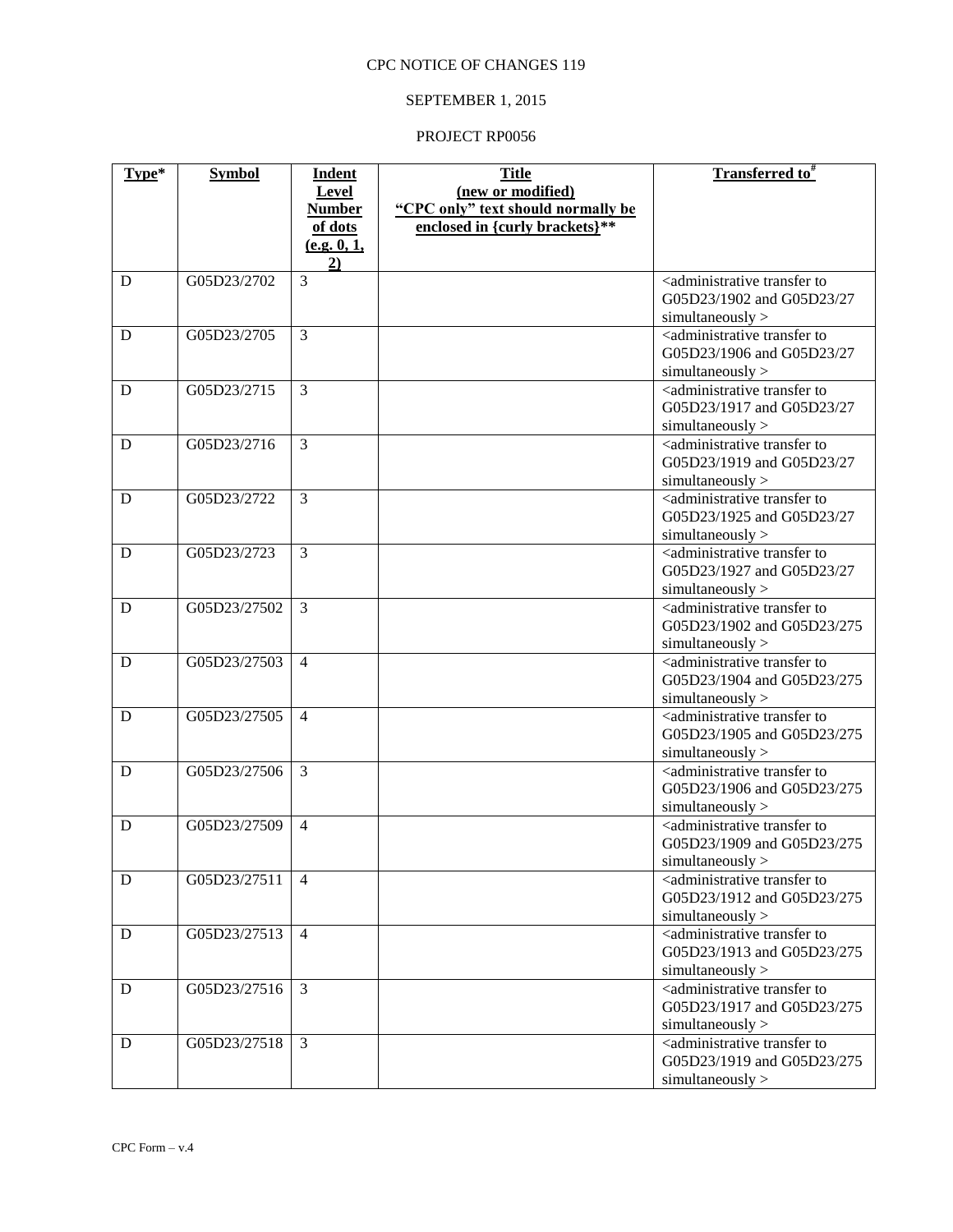#### SEPTEMBER 1, 2015

#### PROJECT RP0056

| Type* | <b>Symbol</b> | <b>Indent</b>                 | <b>Title</b>                                            | <b>Transferred to</b> #                                                          |
|-------|---------------|-------------------------------|---------------------------------------------------------|----------------------------------------------------------------------------------|
|       |               | <b>Level</b><br><b>Number</b> | (new or modified)<br>"CPC only" text should normally be |                                                                                  |
|       |               | of dots                       | enclosed in {curly brackets}**                          |                                                                                  |
|       |               | (e.g. 0, 1,                   |                                                         |                                                                                  |
|       |               | $\overline{2}$                |                                                         |                                                                                  |
| D     | G05D23/27519  | $\overline{4}$                |                                                         | <administrative td="" to<="" transfer=""></administrative>                       |
|       |               |                               |                                                         | G05D23/192 and G05D23/275                                                        |
| D     | G05D23/2752   | $\overline{4}$                |                                                         | simultaneously<br><administrative td="" to<="" transfer=""></administrative>     |
|       |               |                               |                                                         | G05D23/1921 and G05D23/275                                                       |
|       |               |                               |                                                         | simultaneously                                                                   |
| D     | G05D23/27522  | $\overline{4}$                |                                                         | <administrative td="" to<="" transfer=""></administrative>                       |
|       |               |                               |                                                         | G05D23/1923 and G05D23/275                                                       |
|       |               |                               |                                                         | simultaneously                                                                   |
| D     | G05D23/27523  | $\overline{4}$                |                                                         | <administrative to<br="" transfer="">G05D23/1924 and G05D23/275</administrative> |
|       |               |                               |                                                         | simultaneously                                                                   |
| D     | G05D23/27524  | 3                             |                                                         | <administrative td="" to<="" transfer=""></administrative>                       |
|       |               |                               |                                                         | G05D23/1925 and G05D23/275                                                       |
|       |               |                               |                                                         | simultaneously                                                                   |
| D     | G05D23/27526  | $\mathcal{F}$                 |                                                         | <administrative td="" to<="" transfer=""></administrative>                       |
|       |               |                               |                                                         | G05D23/1927 and G05D23/275                                                       |
| D     | G05D23/27527  | $\overline{4}$                |                                                         | simultaneously<br><administrative td="" to<="" transfer=""></administrative>     |
|       |               |                               |                                                         | G05D23/1928 and G05D23/275                                                       |
|       |               |                               |                                                         | simultaneously                                                                   |
| D     | G05D23/27528  | $\overline{4}$                |                                                         | <administrative td="" to<="" transfer=""></administrative>                       |
|       |               |                               |                                                         | G05D23/193 and G05D23/275                                                        |
|       |               |                               |                                                         | simultaneously                                                                   |
| D     | G05D23/27529  | 5                             |                                                         | <administrative td="" to<="" transfer=""></administrative>                       |
|       |               |                               |                                                         | G05D23/1931 and G05D23/275<br>simultaneously                                     |
| D     | G05D23/27531  | 5                             |                                                         | <administrative td="" to<="" transfer=""></administrative>                       |
|       |               |                               |                                                         | G05D23/1932 and G05D23/275                                                       |
|       |               |                               |                                                         | simultaneously                                                                   |
| D     | G05D23/27532  | 6                             |                                                         | <administrative td="" to<="" transfer=""></administrative>                       |
|       |               |                               |                                                         | G05D23/1934 and G05D23/275                                                       |
|       |               |                               |                                                         | simultaneously                                                                   |
| D     | G05D23/27533  | 5                             |                                                         | <administrative to<br="" transfer="">G05D23/1935 and G05D23/275</administrative> |
|       |               |                               |                                                         | simultaneously                                                                   |
|       |               |                               |                                                         |                                                                                  |

\*N = new entries where reclassification into entries is involved; C = entries with modified file scope where reclassification of documents from the entries is involved;  $Q =$  new entries which are firstly populated with documents via administrative transfers from deleted (D) entries. Afterwards, the transferred documents into the  $\hat{Q}$  entry will either stay or be moved to more appropriate entries, as determined by intellectual reclassification; E= existing entries with enlarged file scope, which receive documents from C or D entries, e.g. when a limiting reference is removed from the entry title; M = entries with no change to the file scope (no reclassification);  $\overline{D}$  = deleted entries; F = frozen entries will be deleted once reclassification of documents from the entries is completed;  $U =$  entries that are unchanged.

NOTES:

 \*\*No {curly brackets} are used for titles in CPC only subclasses, e.g. C12Y, A23Y; 2000 series symbol titles of groups found at the end of schemes (orthogonal codes); or the  $\overline{Y}$  section titles. The {curly brackets} are used for 2000 series symbol titles found interspersed throughout the main trunk schemes (breakdown codes).

CPC Form – v.4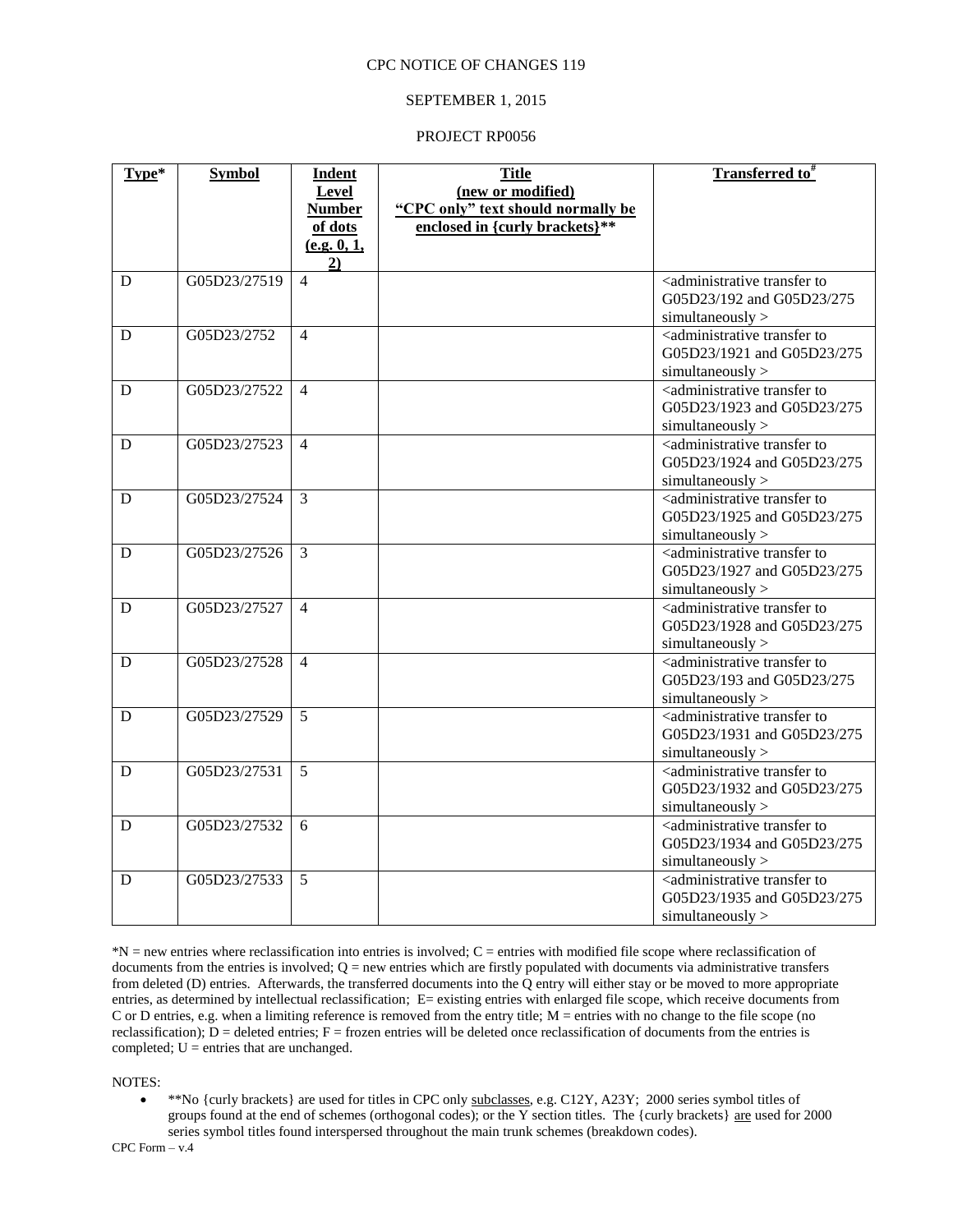### SEPTEMBER 1, 2015

- For U groups, the minimum requirement is to include the U group located immediately prior to the N group or N group array, in order to show the N group hierarchy and improve the readability and understanding of the scheme. Always include the symbol, indent level and title of the U group in the table above.
- All entry types should be included in the scheme changes table above for better understanding of the overall scheme change picture. Symbol, indent level, and title are required for all types except "D" which requires only a symbol.
- #"Transferred to" column must be completed for all C, D, F, and Q type entries. F groups will be deleted once reclassification is completed.
- When multiple symbols are included in the "Transferred to" column, avoid using ranges of symbols in order to be as precise as possible.
- For administrative transfer of documents, the following text should be used: "< administrative transfer to XX>" or "<administrative transfer to XX and YY simultaneously>" when administrative transfer of the same documents is to more than one place.
- Administrative transfer to main trunk groups is assumed to be "invention information", unless otherwise indicated, and to 2000 series groups is assumed to be "additional information".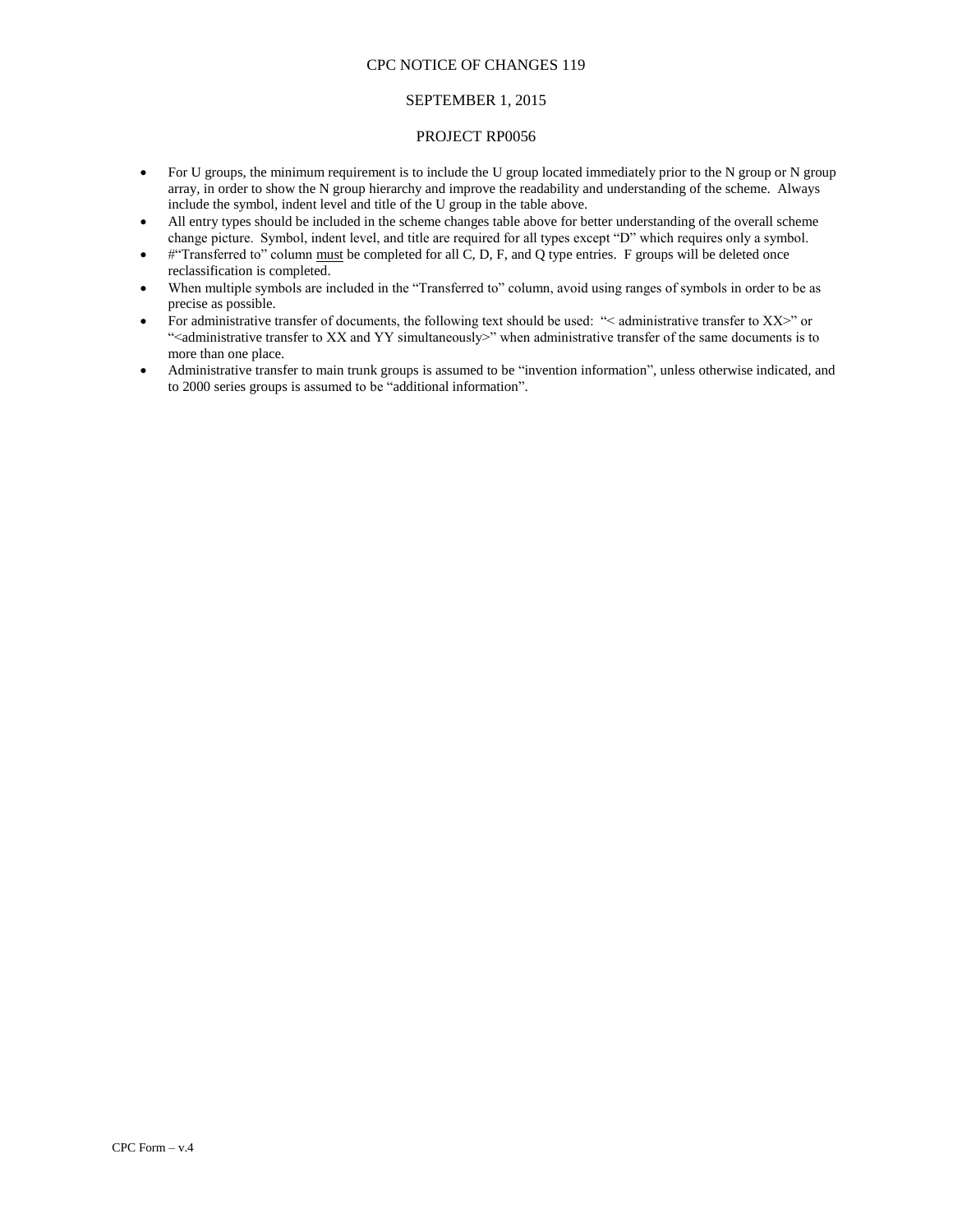## SEPTEMBER 1, 2015

### PROJECT RP0056

# C. New, Modified or Deleted Note(s)

## **SUBCLASS G05D – SYSTEMS FOR CONTROLLING OR REGULATING NON-ELECTRIC VARIABLES**

| Type* | Location  | <b>Old Note</b> | <b>New/Modified Note</b>                                                                                                                                                                                                                                                                                                                                                                                                                                                                                                                                                   |
|-------|-----------|-----------------|----------------------------------------------------------------------------------------------------------------------------------------------------------------------------------------------------------------------------------------------------------------------------------------------------------------------------------------------------------------------------------------------------------------------------------------------------------------------------------------------------------------------------------------------------------------------------|
| N     | G05D23/19 |                 | Note: In this group, multi-aspect<br>classification is applied, so that<br>subject matter characterised by<br>aspects covered by more than one<br>of its subgroups, which is<br>considered to represent<br>information of interest for search,<br>should be classified in each of<br>those subgroups. Temperature<br>control arrangements are classified<br>in subgroups G05D23/20 to<br>$G(05D23/275)$ on the base of the<br>type of temperature sensor and in<br>the subgroups directly under<br>G05D23/19 for each aspect related<br>to temperature control in general. |

 $*N$  = new note,  $M$  = modified note,  $D$  = deleted note

NOTE: The "Location" column only requires the symbol PRIOR to the location of the note. No further directions such as "before" or "after" are required.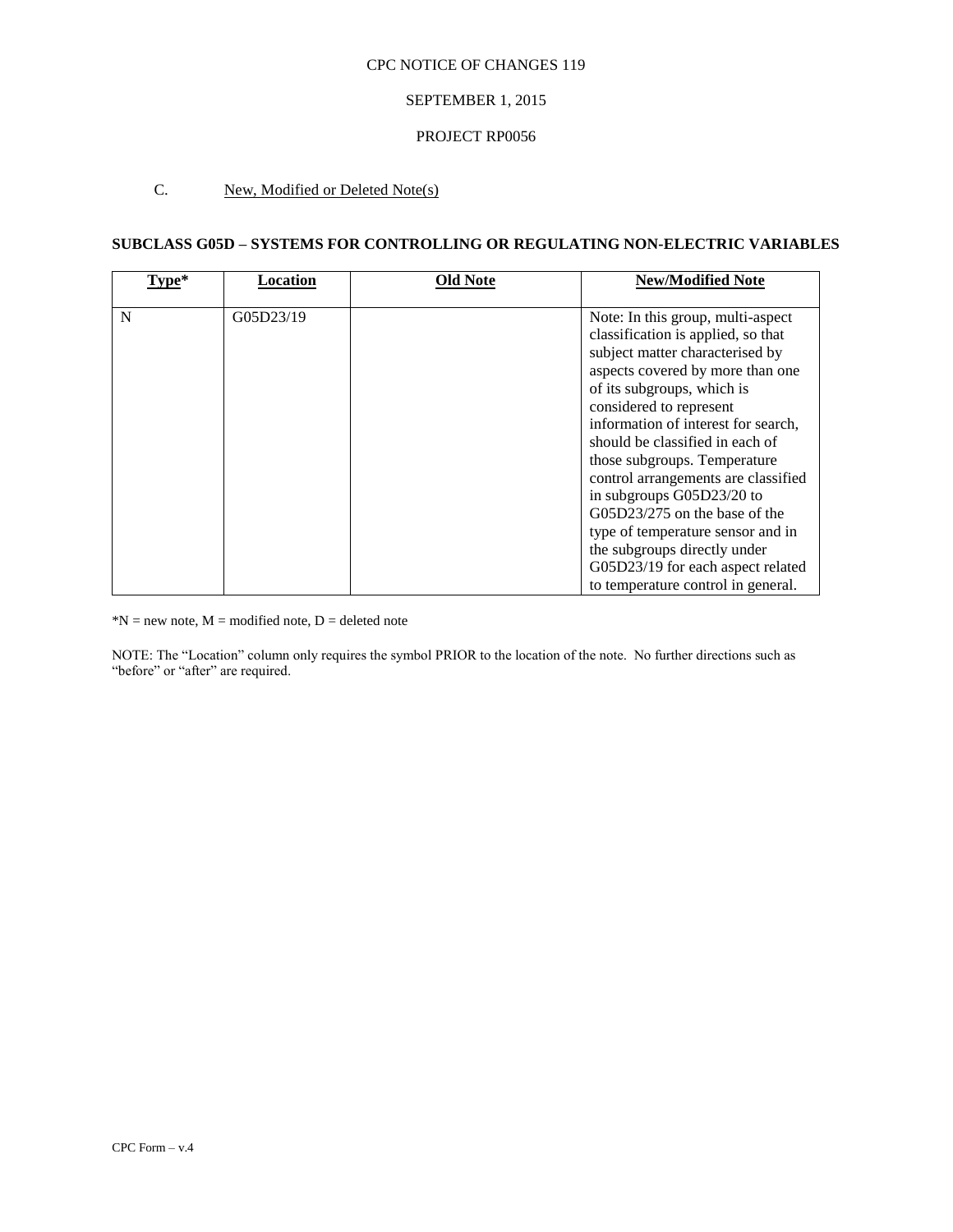# SEPTEMBER 1, 2015

## PROJECT RP0056

# 2. B. DEFINITIONS QUICK FIX

| <b>Symbol</b> | <b>Location of change</b><br>(e.g., section title)      | <b>Existing reference symbol or text</b>                                                                                                                    | <b>Action; New symbol; New text</b>                                                                                                                                                                                                                                                                                                                                                                                                                                                                                                                                                                         |
|---------------|---------------------------------------------------------|-------------------------------------------------------------------------------------------------------------------------------------------------------------|-------------------------------------------------------------------------------------------------------------------------------------------------------------------------------------------------------------------------------------------------------------------------------------------------------------------------------------------------------------------------------------------------------------------------------------------------------------------------------------------------------------------------------------------------------------------------------------------------------------|
| G05D23/00     | Special rules of<br>classification within<br>this group | G05D 23/19 and subgroups<br>Delete:<br>These subgroups cover inventions<br>where the nature of the sensing<br>element is not mentioned or is<br>irrelevant. | G05D23/19 and subgroups<br>Insert:<br>In G05D23/19 documents are classified in<br>G05D23/20, G05D23/22, G05D23/24,<br>G05D23/26, G05D23/27, or G05D23/275 and<br>their subgroups according to the nature of the<br>main temperature sensor used. Documents<br>are also classified in the CPC subgroups<br>related to control features directly under<br>G05D23/19, if one or more of them apply. In<br>case the nature of the temperature sensing<br>element is not mentioned or is irrelevant for<br>the invention, documents are classified only in<br>G05D23/19 and its directly dependent<br>subgroups. |

NOTES:

- The table above is used for corrections or modifications to existing definitions, e.g. delete an entire definition or part thereof; propose new wording or modify wording of a section, change the symbol the definition is associated with, change or delete a reference symbol, etc.
- $\bullet$  Do not delete (F) symbol definitions.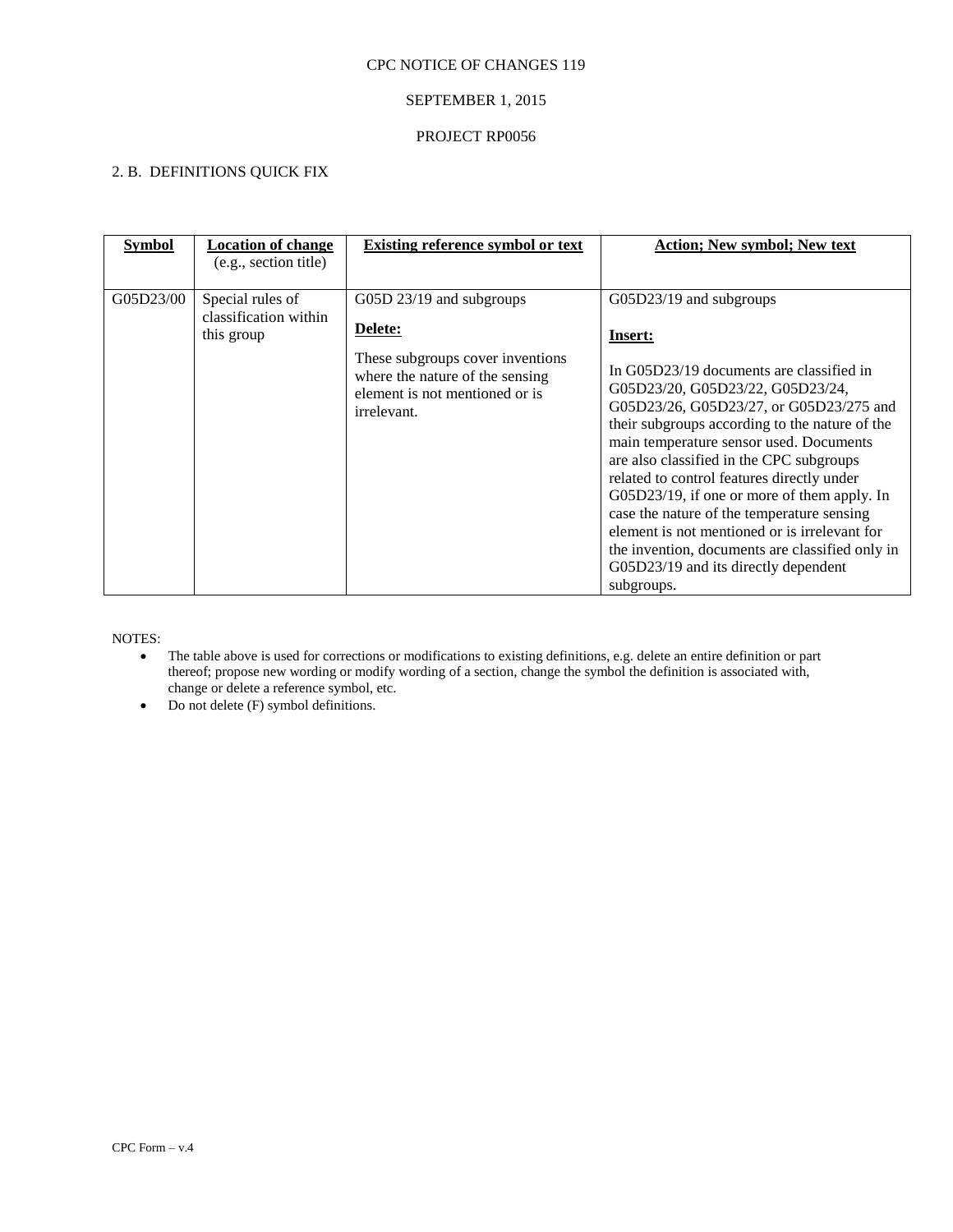# SEPTEMBER 1, 2015

# PROJECT RP0056

# 3. REVISION CONCORDANCE LIST (RCL)

| Type*          | <b>From CPC Symbol (existing)</b> | To CPC Symbol(s)                                                                                              |  |  |
|----------------|-----------------------------------|---------------------------------------------------------------------------------------------------------------|--|--|
| $\mathbf D$    | G05D23/2002                       | <administrative 1902="" 20="" and="" g05d23="" simultaneously="" to="" transfer=""></administrative>          |  |  |
| ${\bf D}$      | G05D23/2003                       | $\alpha$ administrative transfer to G05D23/1904 and G05D23/20 simultaneously $>$                              |  |  |
| ${\bf D}$      | G05D23/2004                       | $\alpha$ <administrative 1905="" 20="" and="" g05d23="" simultaneously="" to="" transfer=""></administrative> |  |  |
| $\mathbf D$    | G05D23/2006                       | <administrative 1906="" 20="" and="" g05d23="" simultaneously="" to="" transfer=""></administrative>          |  |  |
| $\mathbf D$    | G05D23/2008                       | $\alpha$ administrative transfer to G05D23/1909 and G05D23/20 simultaneously $>$                              |  |  |
| $\mathbf D$    | G05D23/2011                       | $\alpha$ administrative transfer to G05D23/1912 and G05D23/20 simultaneously $>$                              |  |  |
| $\mathbf D$    | G05D23/2012                       | $\alpha$ administrative transfer to G05D23/1913 and G05D23/20 simultaneously $>$                              |  |  |
| $\mathbf D$    | G05D23/2015                       | $\alpha$ administrative transfer to G05D23/1917 and G05D23/20 simultaneously $>$                              |  |  |
| $\mathbf D$    | G05D23/2017                       | $\alpha$ <administrative 1919="" 20="" and="" g05d23="" simultaneously="" to="" transfer=""></administrative> |  |  |
| $\mathbf D$    | G05D23/2018                       | $\alpha$ administrative transfer to G05D23/192 and G05D23/20 simultaneously $>$                               |  |  |
| $\mathbf D$    | G05D23/2019                       | $\alpha$ administrative transfer to G05D23/1921 and G05D23/20 simultaneously $>$                              |  |  |
| $\mathbf D$    | G05D23/202                        | $\alpha$ administrative transfer to G05D23/1923 and G05D23/20 simultaneously $>$                              |  |  |
| ${\bf D}$      | G05D23/2022                       | $\alpha$ administrative transfer to G05D23/1924 and G05D23/20 simultaneously $>$                              |  |  |
| ${\bf D}$      | G05D23/2023                       | $\alpha$ administrative transfer to G05D23/1925 and G05D23/20 simultaneously $>$                              |  |  |
| ${\bf D}$      | G05D23/2024                       | $\alpha$ administrative transfer to G05D23/1927 and G05D23/20 simultaneously $>$                              |  |  |
| ${\bf D}$      | G05D23/2025                       | $\alpha$ administrative transfer to G05D23/1928 and G05D23/20 simultaneously $>$                              |  |  |
| ${\bf D}$      | G05D23/2026                       | $\alpha$ <administrative 193="" 20="" and="" g05d23="" simultaneously="" to="" transfer=""></administrative>  |  |  |
| ${\bf D}$      | G05D23/2028                       | $\alpha$ administrative transfer to G05D23/1931 and G05D23/20 simultaneously $>$                              |  |  |
| ${\bf D}$      | G05D23/2029                       | $\alpha$ administrative transfer to G05D23/1932 and G05D23/20 simultaneously $>$                              |  |  |
| ${\bf D}$      | G05D23/203                        | $\alpha$ <administrative 1934="" 20="" and="" g05d23="" simultaneously="" to="" transfer=""></administrative> |  |  |
| ${\bf D}$      | G05D23/2031                       | $\alpha$ administrative transfer to G05D23/1935 and G05D23/20 simultaneously $>$                              |  |  |
| ${\bf D}$      | G05D23/2202                       | $\alpha$ administrative transfer to G05D23/1902 and G05D23/22 simultaneously $>$                              |  |  |
| ${\bf D}$      | G05D23/2203                       | $\alpha$ administrative transfer to G05D23/1904 and G05D23/22 simultaneously $>$                              |  |  |
| ${\bf D}$      | G05D23/2204                       | $\alpha$ administrative transfer to G05D23/1905 and G05D23/22 simultaneously $>$                              |  |  |
| ${\bf D}$      | G05D23/2206                       | $\alpha$ administrative transfer to G05D23/1906 and G05D23/22 simultaneously $>$                              |  |  |
| ${\bf D}$      | G05D23/2208                       | $\alpha$ administrative transfer to G05D23/1909 and G05D23/22 simultaneously $>$                              |  |  |
| ${\bf D}$      | G05D23/2211                       | $\alpha$ administrative transfer to G05D23/1912 and G05D23/22 simultaneously $>$                              |  |  |
| ${\bf D}$      | G05D23/2212                       | $\alpha$ administrative transfer to G05D23/1913 and G05D23/22 simultaneously $>$                              |  |  |
| ${\bf D}$      | G05D23/2215                       | $\alpha$ administrative transfer to G05D23/1917 and G05D23/22 simultaneously $>$                              |  |  |
| ${\bf D}$      | G05D23/2217                       | $\alpha$ administrative transfer to G05D23/1919 and G05D23/22 simultaneously $>$                              |  |  |
| $\mathbf D$    | G05D23/2218                       | $\alpha$ administrative transfer to G05D23/192 and G05D23/22 simultaneously $>$                               |  |  |
| $\mathbf D$    | G05D23/2219                       | $\alpha$ <administrative 1921="" 22="" and="" g05d23="" simultaneously="" to="" transfer=""></administrative> |  |  |
| $\mathbf D$    | G05D23/222                        | $\alpha$ administrative transfer to G05D23/1923 and G05D23/22 simultaneously $>$                              |  |  |
| $\mathbf D$    | G05D23/2222                       | <administrative 1924="" 22="" and="" g05d23="" simultaneously="" to="" transfer=""></administrative>          |  |  |
| $\mathbf D$    | G05D23/2223                       | <administrative 1925="" 22="" and="" g05d23="" simultaneously="" to="" transfer=""></administrative>          |  |  |
| $\overline{D}$ | G05D23/2224                       | <administrative 1927="" 22="" and="" g05d23="" simultaneously="" to="" transfer=""></administrative>          |  |  |
| $\mathbf D$    | G05D23/2225                       | <administrative 1928="" 22="" and="" g05d23="" simultaneously="" to="" transfer=""></administrative>          |  |  |
| ${\rm D}$      | G05D23/2226                       | $\alpha$ <administrative 193="" 22="" and="" g05d23="" simultaneously="" to="" transfer=""></administrative>  |  |  |
| ${\rm D}$      | G05D23/2228                       | <administrative 1931="" 22="" and="" g05d23="" simultaneously="" to="" transfer=""></administrative>          |  |  |
| ${\rm D}$      | G05D23/2229                       | <administrative 1932="" 22="" and="" g05d23="" simultaneously="" to="" transfer=""></administrative>          |  |  |
| ${\rm D}$      | G05D23/223                        | <administrative 1934="" 22="" and="" g05d23="" simultaneously="" to="" transfer=""></administrative>          |  |  |
| ${\rm D}$      | G05D23/2231                       | <administrative 1935="" 22="" and="" g05d23="" simultaneously="" to="" transfer=""></administrative>          |  |  |
| ${\rm D}$      | G05D23/2403                       | <administrative 1902="" 24="" and="" g05d23="" simultaneously="" to="" transfer=""></administrative>          |  |  |
| ${\rm D}$      | G05D23/2405                       | <administrative 1904="" 24="" and="" g05d23="" simultaneously="" to="" transfer=""></administrative>          |  |  |
| ${\rm D}$      | G05D23/2406                       | $\alpha$ <administrative 1905="" 24="" and="" g05d23="" simultaneously="" to="" transfer=""></administrative> |  |  |
| ${\bf D}$      | G05D23/2408                       | <administrative 1906="" 24="" and="" g05d23="" simultaneously="" to="" transfer=""></administrative>          |  |  |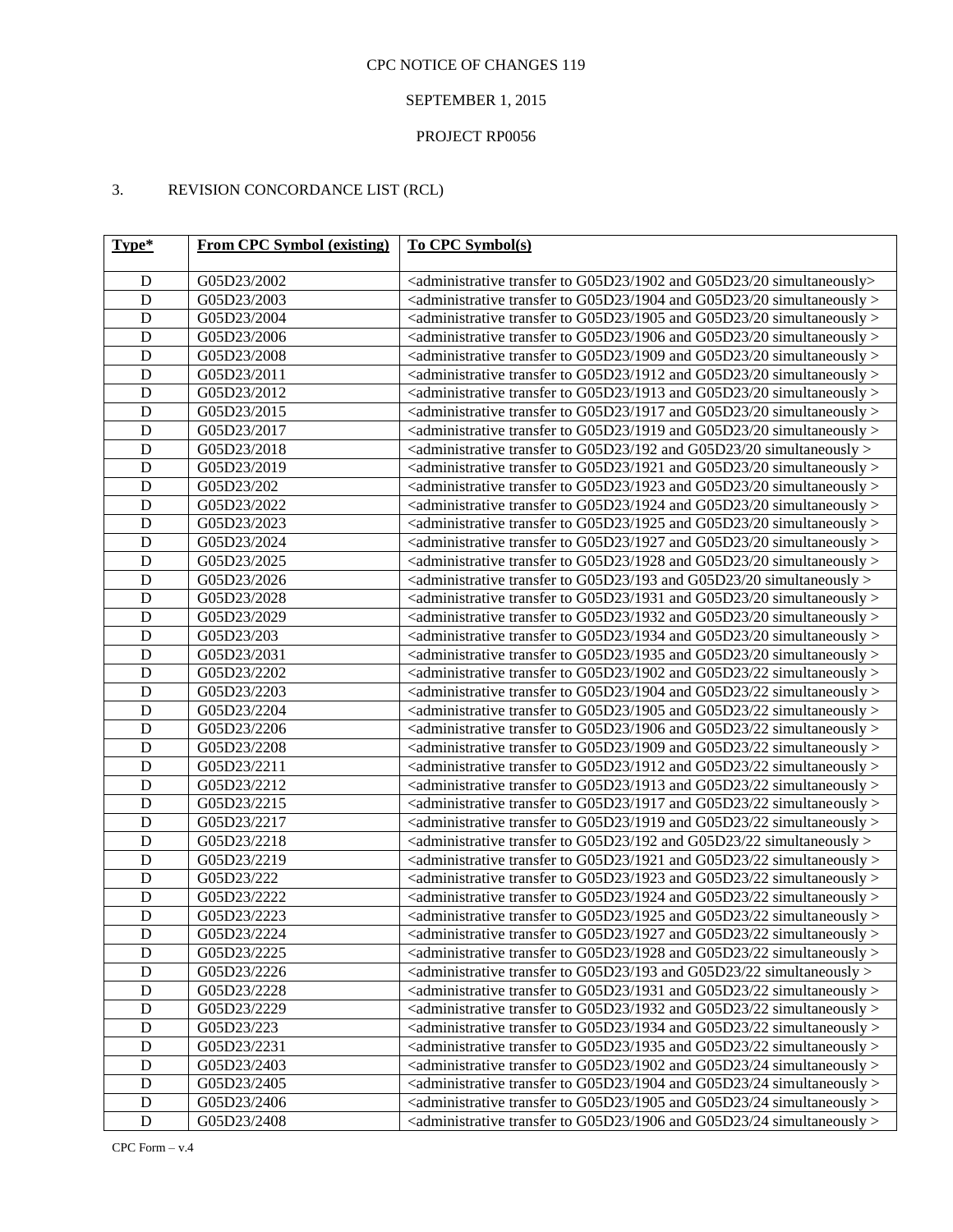# SEPTEMBER 1, 2015

| Type*       | <b>From CPC Symbol (existing)</b> | <b>To CPC Symbol(s)</b>                                                                                                    |
|-------------|-----------------------------------|----------------------------------------------------------------------------------------------------------------------------|
|             |                                   |                                                                                                                            |
| D           | G05D23/241                        | $\alpha$ <administrative 1906="" 24="" and="" g05d23="" simultaneously="" to="" transfer=""></administrative>              |
| D           | G05D23/2412                       | $\alpha$ <administrative 1909="" 24="" and="" g05d23="" simultaneously="" to="" transfer=""></administrative>              |
| D           | G05D23/2413                       | $\alpha$ <administrative 1909="" 24="" <math="" and="" g05d23="" simultaneously="" to="" transfer="">&gt;</administrative> |
| D           | G05D23/2415                       | <administrative 1912="" 24="" and="" g05d23="" simultaneously="" to="" transfer=""></administrative>                       |
| D           | G05D23/2417                       | $\alpha$ <administrative 1913="" 24="" <math="" and="" g05d23="" simultaneously="" to="" transfer="">&gt;</administrative> |
| D           | G05D23/2418                       | $\alpha$ <administrative 1913="" 24="" <math="" and="" g05d23="" simultaneously="" to="" transfer="">&gt;</administrative> |
| D           | G05D23/242                        | $\alpha$ <administrative 1913="" 24="" <math="" and="" g05d23="" simultaneously="" to="" transfer="">&gt;</administrative> |
| D           | G05D23/2422                       | $\alpha$ <administrative 1917="" 24="" <math="" and="" g05d23="" simultaneously="" to="" transfer="">&gt;</administrative> |
| D           | G05D23/2424                       | $\alpha$ <administrative 1919="" 24="" <math="" and="" g05d23="" simultaneously="" to="" transfer="">&gt;</administrative> |
| D           | G05D23/2425                       | $\alpha$ <administrative 192="" 24="" and="" g05d23="" simultaneously="" to="" transfer=""></administrative>               |
| D           | G05D23/2427                       | $\alpha$ <administrative 1921="" 24="" and="" g05d23="" simultaneously="" to="" transfer=""></administrative>              |
| D           | G05D23/2429                       | $\alpha$ <administrative 1923="" 24="" <math="" and="" g05d23="" simultaneously="" to="" transfer="">&gt;</administrative> |
| D           | G05D23/243                        | $\alpha$ <administrative 1924="" 24="" and="" g05d23="" simultaneously="" to="" transfer=""></administrative>              |
| D           | G05D23/2432                       | $\alpha$ <administrative 1925="" 24="" and="" g05d23="" simultaneously="" to="" transfer=""></administrative>              |
| D           | G05D23/2434                       | $\alpha$ <administrative 1927="" 24="" and="" g05d23="" simultaneously="" to="" transfer=""></administrative>              |
| D           | G05D23/2436                       | <administrative 1928="" 24="" and="" g05d23="" simultaneously="" to="" transfer=""></administrative>                       |
| D           | G05D23/2437                       | $\alpha$ <administrative 193="" 24="" and="" g05d23="" simultaneously="" to="" transfer=""></administrative>               |
| D           | G05D23/2439                       | <administrative 1931="" 24="" and="" g05d23="" simultaneously="" to="" transfer=""></administrative>                       |
| D           | G05D23/2441                       | <administrative 1932="" 24="" and="" g05d23="" simultaneously="" to="" transfer=""></administrative>                       |
| D           | G05D23/2442                       | <administrative 1934="" 24="" and="" g05d23="" simultaneously="" to="" transfer=""></administrative>                       |
| D           | G05D23/2444                       | $\alpha$ <administrative 1935="" 24="" and="" g05d23="" simultaneously="" to="" transfer=""></administrative>              |
| D           | G05D23/2602                       | $\alpha$ <administrative 1902="" 26="" <math="" and="" g05d23="" simultaneously="" to="" transfer="">&gt;</administrative> |
| D           | G05D23/2605                       | $\alpha$ <administrative 1906="" 26="" <math="" and="" g05d23="" simultaneously="" to="" transfer="">&gt;</administrative> |
| D           | G05D23/2615                       | $\alpha$ <administrative 1917="" 26="" <math="" and="" g05d23="" simultaneously="" to="" transfer="">&gt;</administrative> |
| D           | G05D23/2616                       | $\alpha$ <administrative 1919="" 26="" <math="" and="" g05d23="" simultaneously="" to="" transfer="">&gt;</administrative> |
| D           | G05D23/2622                       | $\alpha$ <administrative 1925="" 26="" <math="" and="" g05d23="" simultaneously="" to="" transfer="">&gt;</administrative> |
| D           | G05D23/2623                       | $\alpha$ <administrative 1927="" 26="" and="" g05d23="" simultaneously="" to="" transfer=""></administrative>              |
| D           | G05D23/2702                       | $\alpha$ <administrative 1902="" 27="" and="" g05d23="" simultaneously="" to="" transfer=""></administrative>              |
| D           | G05D23/2705                       | $\alpha$ <administrative 1906="" 27="" and="" g05d23="" simultaneously="" to="" transfer=""></administrative>              |
| D           | G05D23/2715                       | $\alpha$ <administrative 1917="" 27="" and="" g05d23="" simultaneously="" to="" transfer=""></administrative>              |
| D           | G05D23/2716                       | $\alpha$ <administrative 1919="" 27="" and="" g05d23="" simultaneously="" to="" transfer=""></administrative>              |
| D           | G05D23/2722                       | <administrative 1925="" 27="" and="" g05d23="" simultaneously="" to="" transfer=""></administrative>                       |
| D           | G05D23/2723                       | <administrative 1927="" 27="" and="" g05d23="" simultaneously="" to="" transfer=""></administrative>                       |
| D           | G05D23/27502                      | <administrative 1902="" 275="" and="" g05d23="" simultaneously="" to="" transfer=""></administrative>                      |
| $\mathbf D$ | G05D23/27503                      | <administrative 1904="" 275="" and="" g05d23="" simultaneously="" to="" transfer=""></administrative>                      |
| $\mathbf D$ | G05D23/27505                      | <administrative 1905="" 275="" and="" g05d23="" simultaneously="" to="" transfer=""></administrative>                      |
| D           | G05D23/27506                      | $\alpha$ administrative transfer to G05D23/1906 and G05D23/275 simultaneously $>$                                          |
| $\mathbf D$ | G05D23/27509                      | $\alpha$ <administrative 1909="" 275="" and="" g05d23="" simultaneously="" to="" transfer=""></administrative>             |
| $\mathbf D$ | G05D23/27511                      | <administrative 1912="" 275="" and="" g05d23="" simultaneously="" to="" transfer=""></administrative>                      |
| $\mathbf D$ | G05D23/27513                      | $\alpha$ <administrative 1913="" 275="" and="" g05d23="" simultaneously="" to="" transfer=""></administrative>             |
| $\mathbf D$ | G05D23/27516                      | <administrative 1917="" 275="" and="" g05d23="" simultaneously="" to="" transfer=""></administrative>                      |
| $\mathbf D$ | G05D23/27518                      | <administrative 1919="" 275="" and="" g05d23="" simultaneously="" to="" transfer=""></administrative>                      |
| $\mathbf D$ | G05D23/27519                      | $\alpha$ <administrative 192="" 275="" and="" g05d23="" simultaneously="" to="" transfer=""></administrative>              |
| $\mathbf D$ | G05D23/2752                       | <administrative 1921="" 275="" and="" g05d23="" simultaneously="" to="" transfer=""></administrative>                      |
| $\mathbf D$ | G05D23/27522                      | <administrative 1923="" 275="" and="" g05d23="" simultaneously="" to="" transfer=""></administrative>                      |
| $\mathbf D$ | G05D23/27523                      | <administrative 1924="" 275="" and="" g05d23="" simultaneously="" to="" transfer=""></administrative>                      |
| $\mathbf D$ | G05D23/27524                      | <administrative 1925="" 275="" and="" g05d23="" simultaneously="" to="" transfer=""></administrative>                      |
| $\mathbf D$ | G05D23/27526                      | <administrative 1927="" 275="" and="" g05d23="" simultaneously="" to="" transfer=""></administrative>                      |
| $\mathbf D$ | G05D23/27527                      | <administrative 1928="" 275="" and="" g05d23="" simultaneously="" to="" transfer=""></administrative>                      |
| $\mathbf D$ | G05D23/27528                      | <administrative 193="" 275="" and="" g05d23="" simultaneously="" to="" transfer=""></administrative>                       |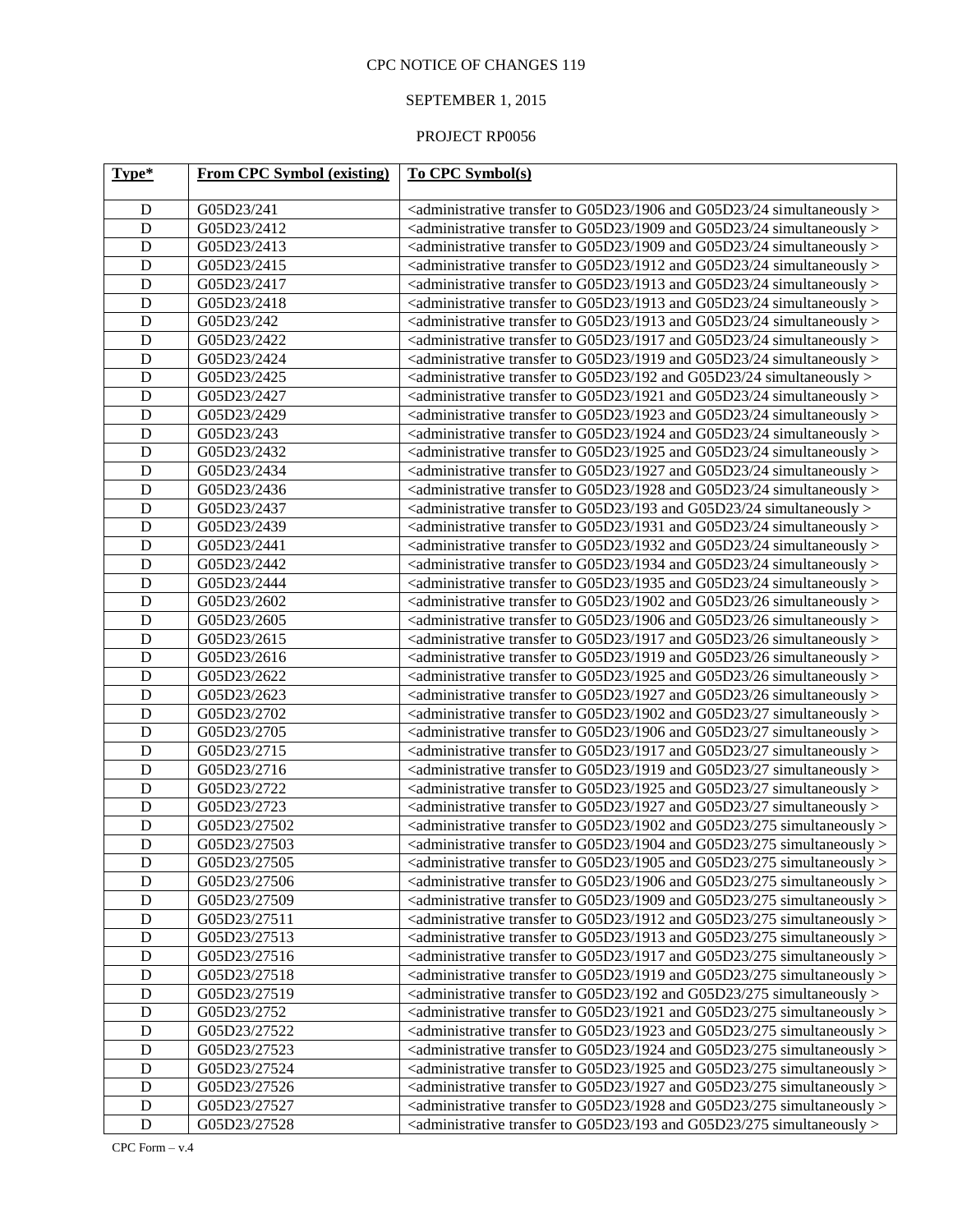## SEPTEMBER 1, 2015

### PROJECT RP0056

| Type* | <b>From CPC Symbol (existing)</b> | To CPC Symbol(s)                                                                                                            |
|-------|-----------------------------------|-----------------------------------------------------------------------------------------------------------------------------|
|       | G05D23/27529                      | $\alpha$ <administrative 1931="" 275="" <math="" and="" g05d23="" simultaneously="" to="" transfer="">&gt;</administrative> |
|       | G05D23/27531                      | <administrative 1932="" 275="" and="" g05d23="" simultaneously="" to="" transfer=""></administrative>                       |
|       | G05D23/27532                      | <administrative 1934="" 275="" and="" g05d23="" simultaneously="" to="" transfer=""></administrative>                       |
|       | G05D23/27533                      | <administrative 1935="" 275="" and="" g05d23="" simultaneously="" to="" transfer=""></administrative>                       |

 $^*C$  = entries with modified file scope where reclassification of documents from the entries is involved; O = new entries which are firstly populated with documents via administrative transfers from deleted (D) entries. Afterwards, the transferred documents into the Q entry will either stay or be moved to more appropriate entries, as determined by intellectual reclassification;  $D =$ deleted entries.

NOTES:

- $\bullet$  Only C, D, and Q type entries are included in the table above.
- When multiple symbols are included in the "To" column, avoid using ranges of symbols in order to be as precise as possible.
- For administrative transfer of documents, the following text should be used: "< administrative transfer to XX>" or "<administrative transfer to XX and YY simultaneously>" when administrative transfer of the same documents is to more than one place.
- Administrative transfer to main trunk groups is assumed to be "invention information", unless otherwise indicated, and to 2000 series groups is assumed to be "additional information".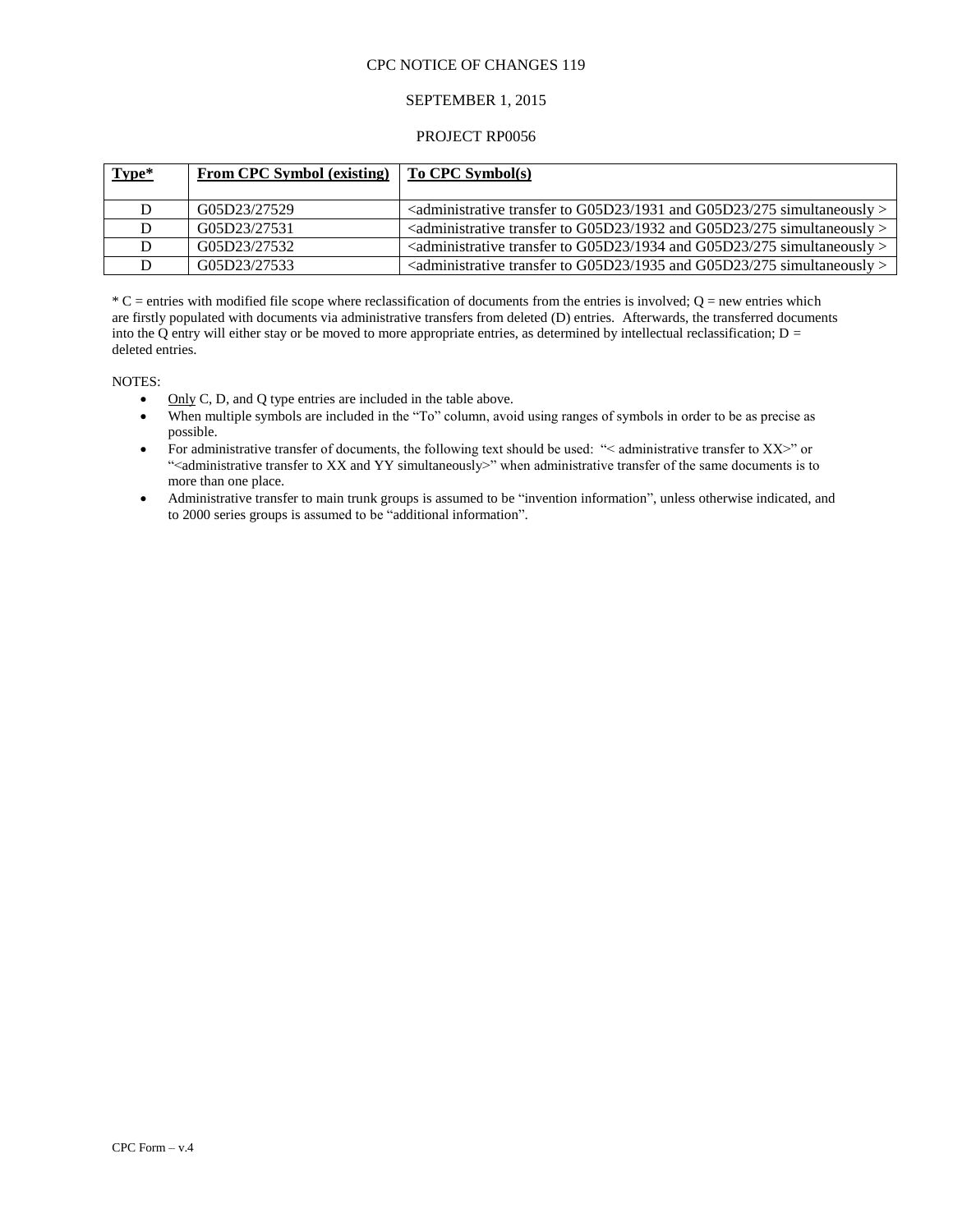# SEPTEMBER 1, 2015

# PROJECT RP0056

# 4. CHANGES TO THE CPC-TO-IPC CONCORDANCE LIST (CICL)

| CPC         | <b>IPC</b> | Action*       |
|-------------|------------|---------------|
| G05D23/2002 |            | <b>DELETE</b> |
| G05D23/2003 |            | <b>DELETE</b> |
| G05D23/2004 |            | <b>DELETE</b> |
| G05D23/2006 |            | <b>DELETE</b> |
| G05D23/2008 |            | <b>DELETE</b> |
| G05D23/2011 |            | <b>DELETE</b> |
| G05D23/2012 |            | <b>DELETE</b> |
| G05D23/2015 |            | <b>DELETE</b> |
| G05D23/2017 |            | <b>DELETE</b> |
| G05D23/2018 |            | <b>DELETE</b> |
| G05D23/2019 |            | <b>DELETE</b> |
| G05D23/202  |            | <b>DELETE</b> |
| G05D23/2022 |            | <b>DELETE</b> |
| G05D23/2023 |            | <b>DELETE</b> |
| G05D23/2024 |            | <b>DELETE</b> |
| G05D23/2025 |            | <b>DELETE</b> |
| G05D23/2026 |            | <b>DELETE</b> |
| G05D23/2028 |            | <b>DELETE</b> |
| G05D23/2029 |            | <b>DELETE</b> |
| G05D23/203  |            | <b>DELETE</b> |
| G05D23/2031 |            | <b>DELETE</b> |
| G05D23/2202 |            | <b>DELETE</b> |
| G05D23/2203 |            | <b>DELETE</b> |
| G05D23/2204 |            | <b>DELETE</b> |
| G05D23/2206 |            | <b>DELETE</b> |
| G05D23/2208 |            | <b>DELETE</b> |
| G05D23/2211 |            | <b>DELETE</b> |
| G05D23/2212 |            | <b>DELETE</b> |
| G05D23/2215 |            | <b>DELETE</b> |
| G05D23/2217 |            | <b>DELETE</b> |
| G05D23/2218 |            | <b>DELETE</b> |
| G05D23/2219 |            | <b>DELETE</b> |
| G05D23/222  |            | <b>DELETE</b> |
| G05D23/2222 |            | <b>DELETE</b> |
| G05D23/2223 |            | <b>DELETE</b> |
| G05D23/2224 |            | <b>DELETE</b> |
| G05D23/2225 |            | <b>DELETE</b> |
| G05D23/2226 |            | <b>DELETE</b> |
| G05D23/2228 |            | <b>DELETE</b> |
| G05D23/2229 |            | <b>DELETE</b> |
| G05D23/223  |            | <b>DELETE</b> |

CPC Form  $- v.4$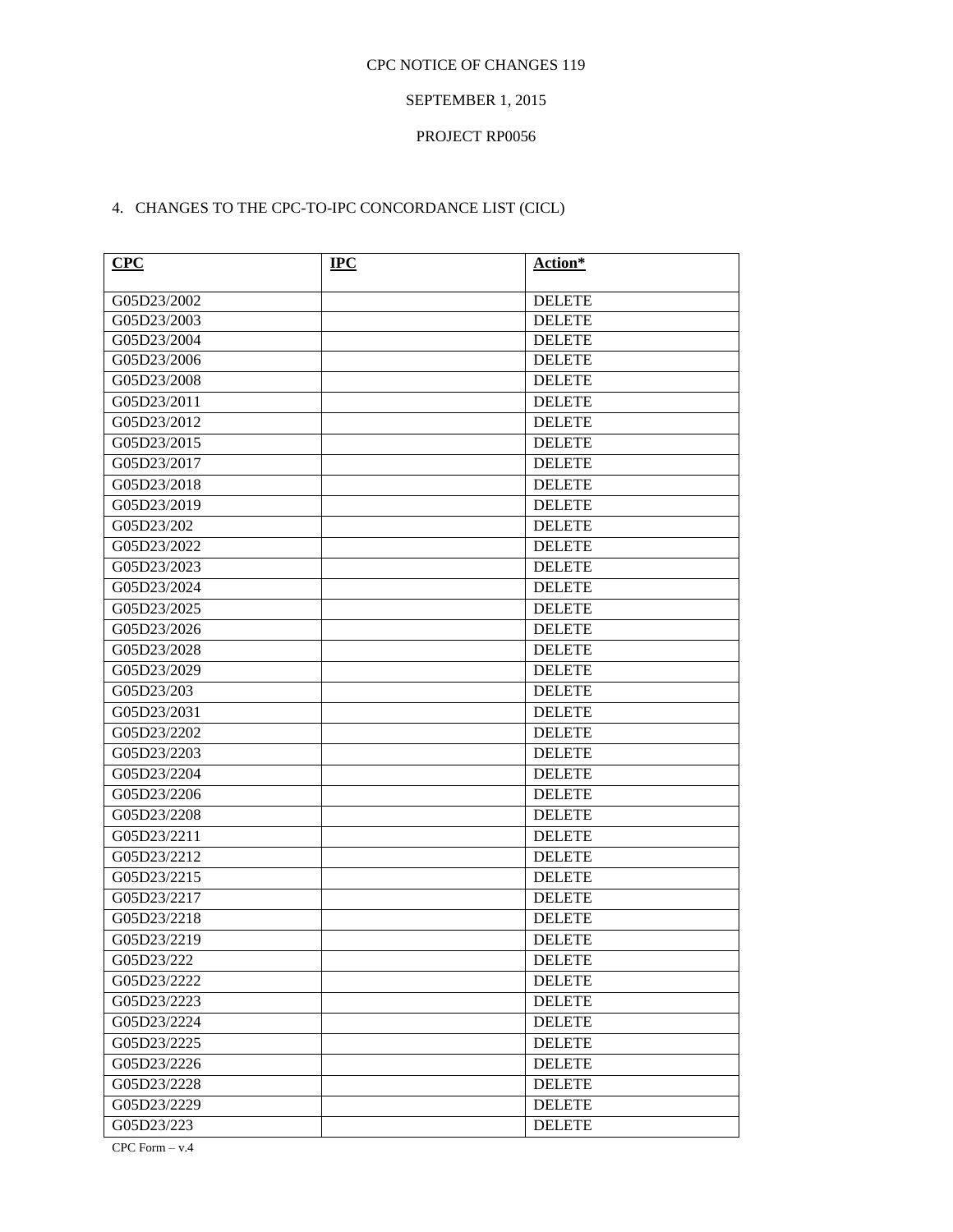# SEPTEMBER 1, 2015

### PROJECT RP0056

| <b>CPC</b>   | <b>IPC</b> | Action*       |
|--------------|------------|---------------|
| G05D23/2231  |            | <b>DELETE</b> |
| G05D23/2403  |            | <b>DELETE</b> |
| G05D23/2405  |            | <b>DELETE</b> |
| G05D23/2406  |            | <b>DELETE</b> |
| G05D23/2408  |            | <b>DELETE</b> |
| G05D23/241   |            | <b>DELETE</b> |
| G05D23/2412  |            | <b>DELETE</b> |
| G05D23/2413  |            | <b>DELETE</b> |
| G05D23/2415  |            | <b>DELETE</b> |
| G05D23/2417  |            | <b>DELETE</b> |
| G05D23/2418  |            | <b>DELETE</b> |
| G05D23/242   |            | <b>DELETE</b> |
| G05D23/2422  |            | <b>DELETE</b> |
| G05D23/2424  |            | <b>DELETE</b> |
| G05D23/2425  |            | <b>DELETE</b> |
| G05D23/2427  |            | <b>DELETE</b> |
| G05D23/2429  |            | <b>DELETE</b> |
| G05D23/243   |            | <b>DELETE</b> |
| G05D23/2432  |            | <b>DELETE</b> |
| G05D23/2434  |            | <b>DELETE</b> |
| G05D23/2436  |            | <b>DELETE</b> |
| G05D23/2437  |            | <b>DELETE</b> |
| G05D23/2439  |            | <b>DELETE</b> |
| G05D23/2441  |            | <b>DELETE</b> |
| G05D23/2442  |            | <b>DELETE</b> |
| G05D23/2444  |            | <b>DELETE</b> |
| G05D23/2602  |            | <b>DELETE</b> |
| G05D23/2605  |            | <b>DELETE</b> |
| G05D23/2615  |            | <b>DELETE</b> |
| G05D23/2616  |            | <b>DELETE</b> |
| G05D23/2622  |            | <b>DELETE</b> |
| G05D23/2623  |            | <b>DELETE</b> |
| G05D23/2702  |            | <b>DELETE</b> |
| G05D23/2705  |            | <b>DELETE</b> |
| G05D23/2715  |            | <b>DELETE</b> |
| G05D23/2716  |            | <b>DELETE</b> |
| G05D23/2722  |            | <b>DELETE</b> |
| G05D23/2723  |            | <b>DELETE</b> |
| G05D23/27502 |            | <b>DELETE</b> |
| G05D23/27503 |            | <b>DELETE</b> |
| G05D23/27505 |            | <b>DELETE</b> |
| G05D23/27506 |            | <b>DELETE</b> |
| G05D23/27509 |            | <b>DELETE</b> |
| G05D23/27511 |            | <b>DELETE</b> |
| G05D23/27513 |            | <b>DELETE</b> |

CPC Form  $- v.4$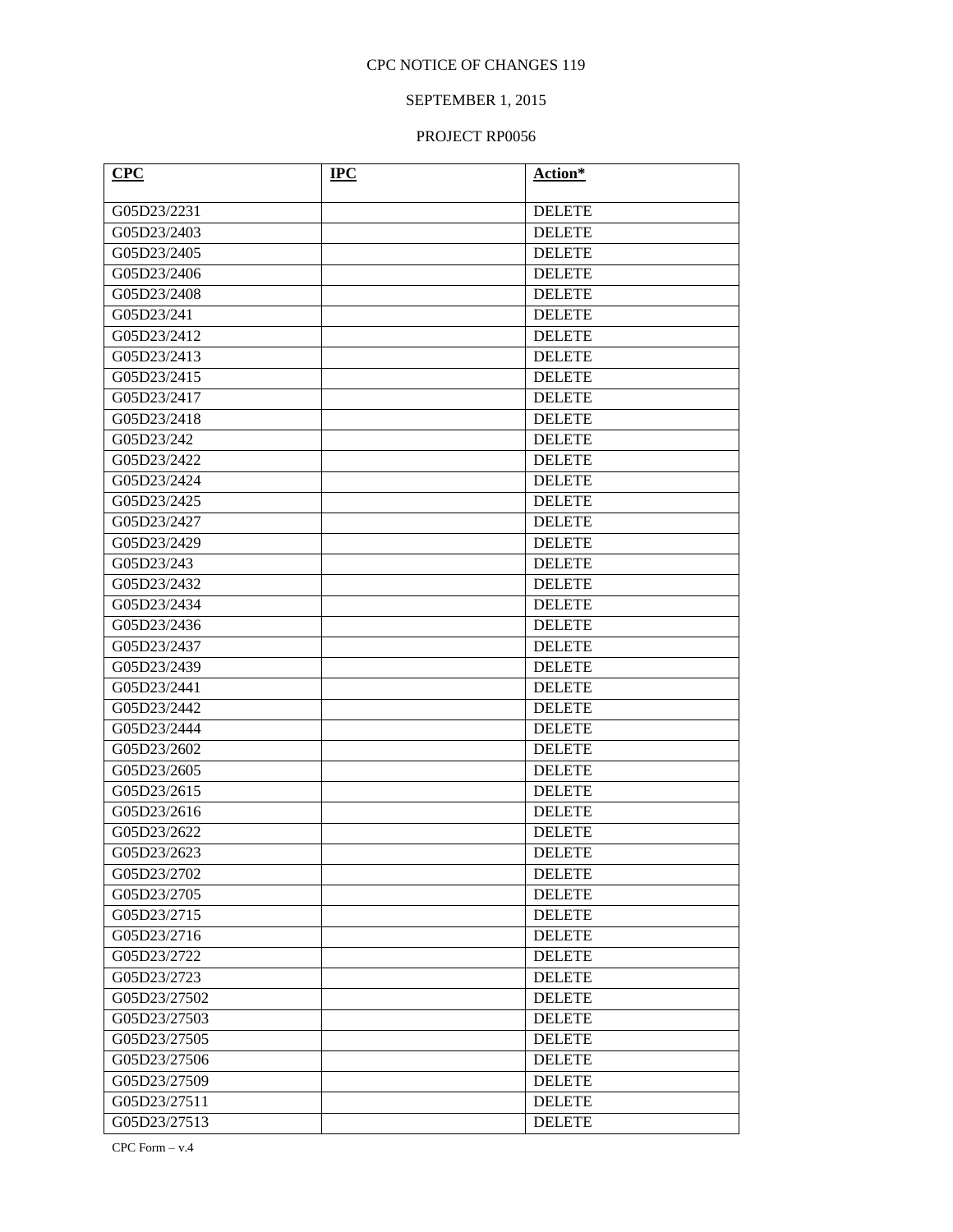### SEPTEMBER 1, 2015

#### PROJECT RP0056

| CPC          | <b>IPC</b> | Action*       |
|--------------|------------|---------------|
|              |            |               |
| G05D23/27516 |            | <b>DELETE</b> |
| G05D23/27518 |            | <b>DELETE</b> |
| G05D23/27519 |            | <b>DELETE</b> |
| G05D23/2752  |            | <b>DELETE</b> |
| G05D23/27522 |            | <b>DELETE</b> |
| G05D23/27523 |            | <b>DELETE</b> |
| G05D23/27524 |            | <b>DELETE</b> |
| G05D23/27526 |            | <b>DELETE</b> |
| G05D23/27527 |            | <b>DELETE</b> |
| G05D23/27528 |            | <b>DELETE</b> |
| G05D23/27529 |            | <b>DELETE</b> |
| G05D23/27531 |            | <b>DELETE</b> |
| G05D23/27532 |            | <b>DELETE</b> |
| G05D23/27533 |            | <b>DELETE</b> |

\*Action column:

- For an (N) or (Q) entry, provide an IPC symbol and complete the Action column with "NEW."
- For an existing CPC main trunk entry or indexing entry where the existing IPC symbol needs to be changed, provide an updated IPC symbol and complete the Action column with "UPDATED."
- For a (D) CPC entry or indexing entry complete the Action column with "DELETE." IPC symbol does not need to be included in the IPC column.
- For an (N) 2000 series CPC entry which is positioned within the main trunk scheme (breakdown code) provide an IPC symbol and complete the action column with "NEW".
- For an (N) 2000 series CPC entry positioned at the end of the CPC scheme (orthogonal code), with no IPC equivalent, complete the IPC column with "CPCONLY" and complete the action column with "NEW".

#### NOTES:

- F symbols are not included in the CICL table above.
- E and M symbols are not included in the CICL table above unless a change to the existing IPC is desired.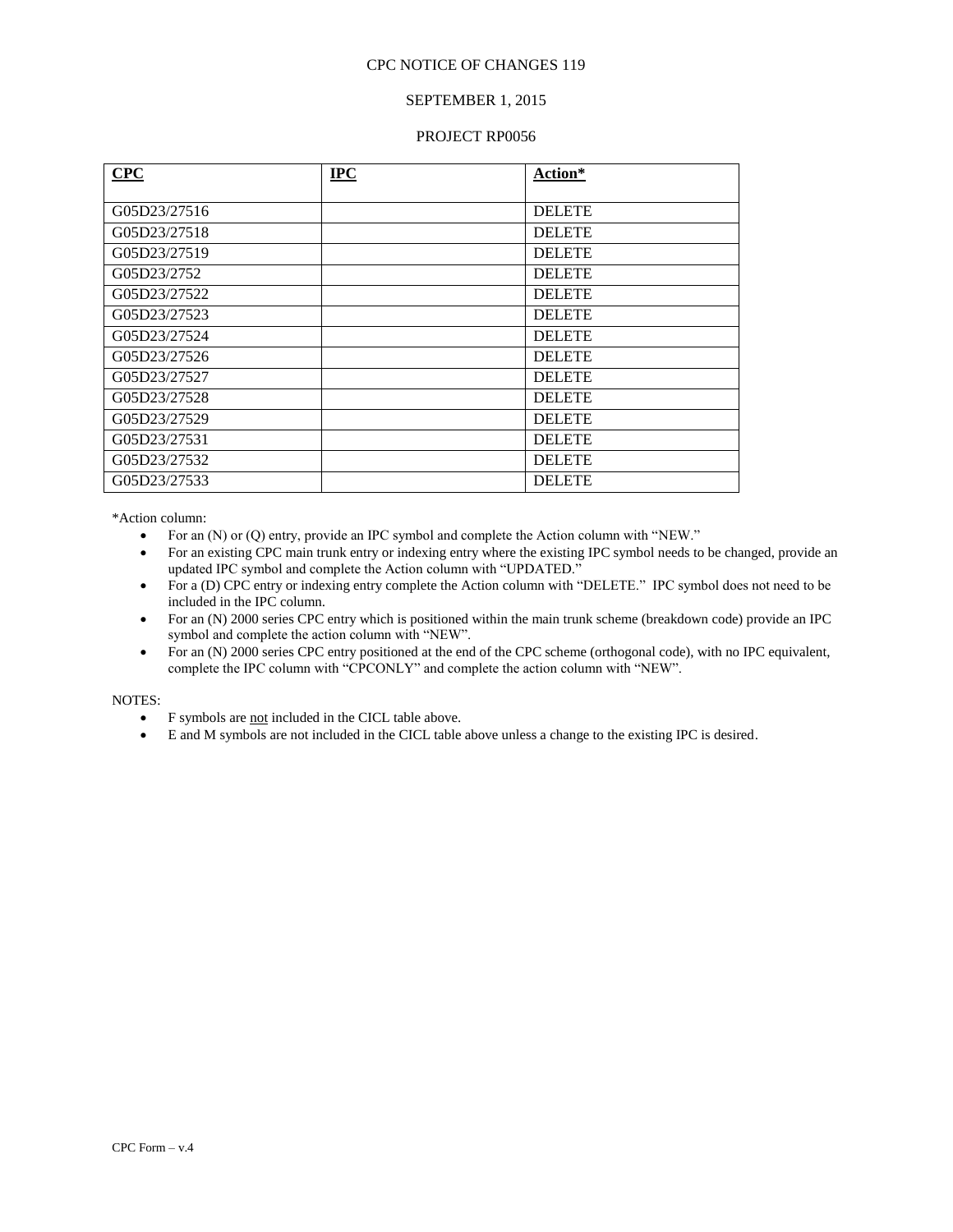# SEPTEMBER 1, 2015

## PROJECT RP0056

# 5. CROSS-REFERENCE LIST (CRL)

# Definitions references impacted by this revision project

| <b>Location of reference</b><br>to be changed | Referenced subclasses or<br>groups to be changed                                                                       | <b>Section of</b><br>definition                         | <b>Action; New reference symbol;</b><br>New text                                                   |
|-----------------------------------------------|------------------------------------------------------------------------------------------------------------------------|---------------------------------------------------------|----------------------------------------------------------------------------------------------------|
|                                               |                                                                                                                        |                                                         |                                                                                                    |
| G05D 23/00                                    | G05D 23/1902,<br>G05D 23/2002,<br>G05D 23/2202,<br>G05D 23/2403,<br>G05D 23/2602,<br>G05D 23/2702 and<br>G05D 23/27502 | Special rules of<br>classification<br>within this group | G05D 23/1902, G05D 23/20,<br>G05D 23/22, G05D 23/24, G05D<br>23/26, G05D 23/27, and G05D<br>23/275 |
| G05D 23/00                                    | G05D 23/1904,<br>G05D 23/2003,<br>G05D 23/2203,<br>G05D 23/2405 and<br>G05D 23/27503                                   | Special rules of<br>classification<br>within this group | G05D 23/1904, G05D 23/20,<br>G05D 23/22, G05D 23/24, and<br>G05D 23/275                            |
| G05D 23/00                                    | G05D 23/1906,<br>G05D 23/2006,<br>G05D 23/2206,<br>G05D 23/2408,<br>G05D 23/2605,<br>G05D 23/2705 and<br>G05D 23/27506 | Special rules of<br>classification<br>within this group | G05D 23/1906, G05D 23/20,<br>G05D 23/22, G05D 23/24, G05D<br>23/26, G05D 23/27, and G05D<br>23/275 |
| G05D 23/00                                    | G05D 23/1913,<br>G05D 23/2012,<br>G05D 23/2212,<br>G05D 23/2417 and<br>G05D 23/27513                                   | Special rules of<br>classification<br>within this group | G05D 23/1913, G05D 23/20,<br>G05D 23/22, G05D 23/24, and<br>G05D 23/275                            |
| G05D 23/00                                    | G05D 23/1919,<br>G05D 23/2017,<br>G05D 23/2217,<br>G05D 23/2424,<br>G05D 23/2616,<br>G05D 23/2716 and<br>G05D 23/27518 | Special rules of<br>classification<br>within this group | G05D 23/1919, G05D 23/20,<br>G05D 23/22, G05D 23/24, G05D<br>23/26, G05D 23/27, and G05D<br>23/275 |
| G05D 23/00                                    | G05D 23/1921,<br>G05D 23/2019,<br>G05D 23/2219,<br>G05D 23/2427 and<br>G05D 23/2752                                    | Special rules of<br>classification<br>within this group | G05D 23/1921, G05D 23/20,<br>G05D 23/22, G05D 23/24, and<br>G05D 23/275                            |